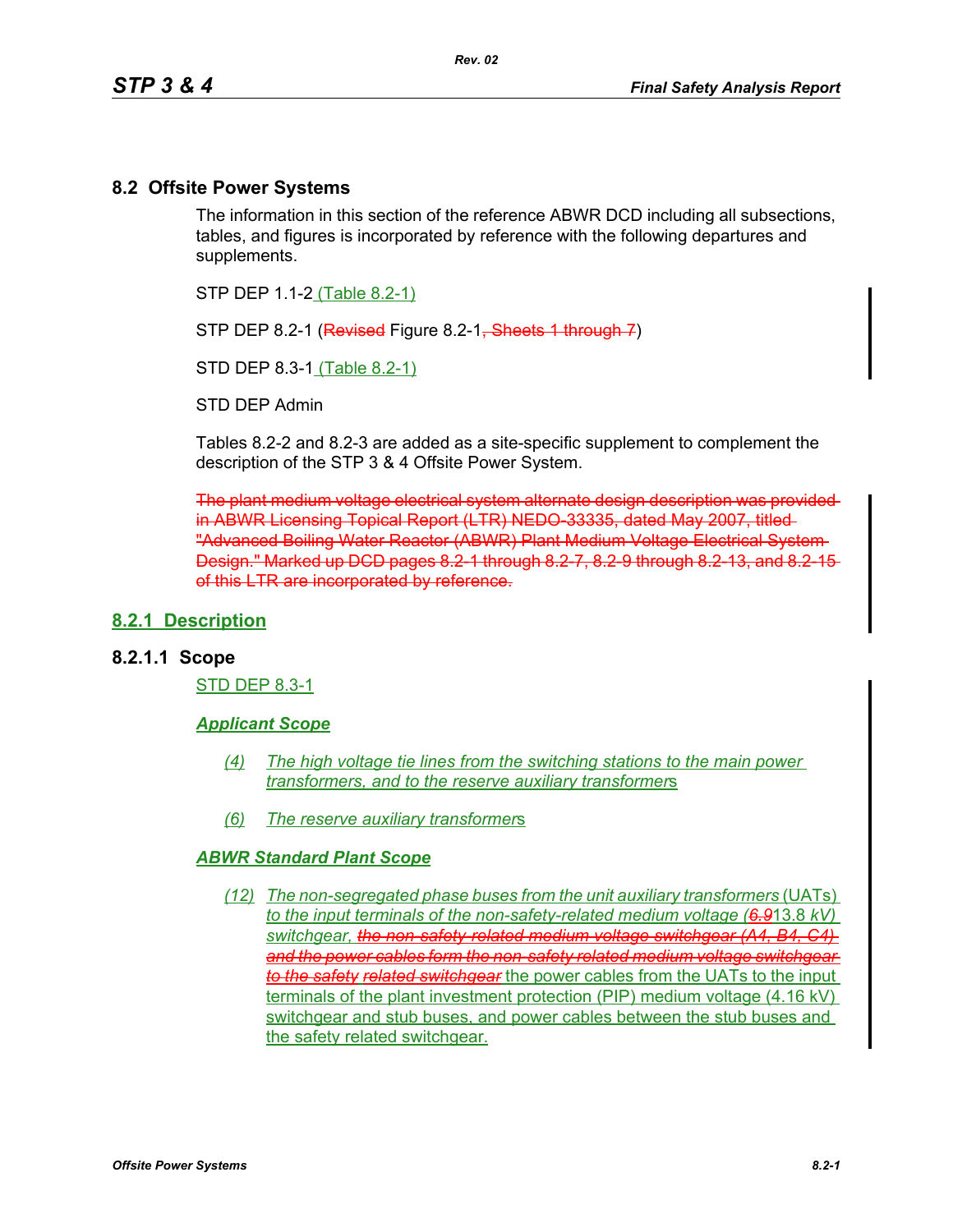- *(13) The non-segregated phase bus and power cables from the reserve auxiliary transformer*s *to the input terminals of the non-safety-related and safetyrelated medium voltage (6.9 kV*13.8 kV and 4.16 kV*) switchgear* and stub buses, and power cables between the stub buses and the safety-related switchgear.
- *(14) The power cables from the combustion turbine generator to* the input terminals of the *medium voltage (6.9*13.8 *kV) switchgear, including the disconnecting bus* and interconnection power cables between 13.8 kV and 4.16 kV switchgear including 13.8 kV/ 4.16 kV power transformer.

### STD DEP 8.3-1

#### STD DEP Admin

*The design scope for the ABWR ends at the low voltage terminals of the main power transformer and the low voltage terminals of the reserve auxiliary transformer*s*. Although the remainder of the offsite power system is not in the scope of the ABWR design, the ABWR design is based on a power system which meets certain design concepts. Design bases (10CFR52 interface requirements) consistent with these concepts are included in Subsection 8.2.3. Meeting the design bases presented in Subsection 8.2.3 will ensure that the power system within the design scope for the ABWR meets all regulatory requirements. Meeting the conceptual design bases presented in Section 8.2.5 will ensure that the total power system design is consistent and meets all regulatory requirements.*

### **8.2.1.2 Description of Offsite Power System**

### STD DEP 8.3-1

*Air cooled isolated phase bus duct is sized to provide its load requirements and withstand fault currents until the fault is cleared. It is rated 36 kA and provides for a power feed to the main power transformer and unit auxiliary transformers from the main generator. The sections of the isolated phase bus supplying the unit auxiliary transformers are rated less than 36 kA as appropriate to the load requirements (see Figure 8.3-1).* 

*A generator circuit breaker is provided in the isolated phase bus duct at an intermediate location between the main generator and the main power transformer. The generator circuit breaker provided is capable of interrupting a maximum fault current of 275*255 *kA symmetrical and 340*320 *kA asymmetrical at 5 cycles after initiation of the fault.*in accordance with IEEE C37.013.

*There are three unit auxiliary transformers. Each transformer has three windings and each transformer feeds one Class 1E bus directly, two non-Class 1E buses directly, and one non-Class 1E bus indirectly through a non 1E to non 1E bus tie. The medium voltage buses are in a three load group arrangement with three non-Class 1E buses and one Class 1E bus per load group. Each unit auxiliary transformer has an oil/air*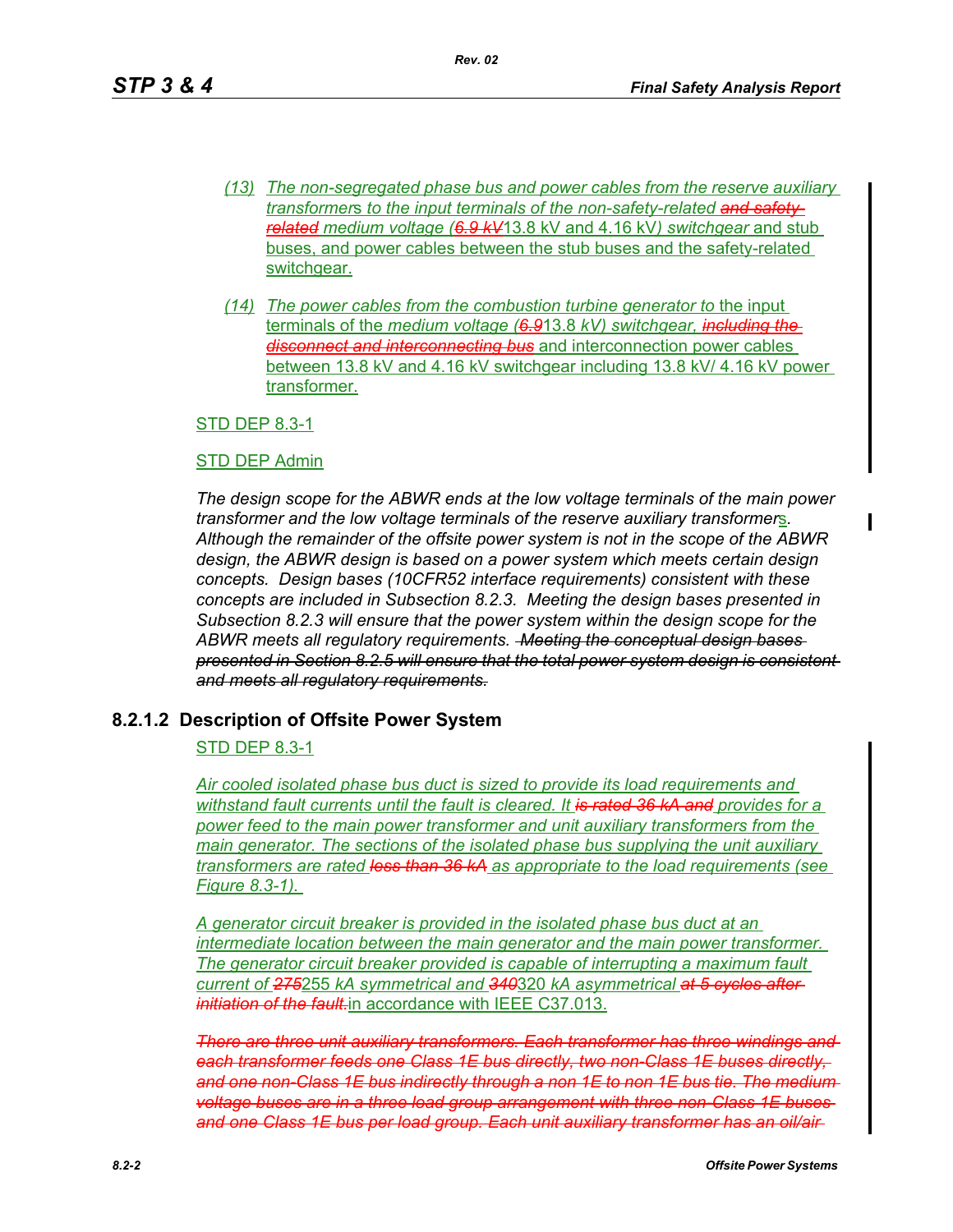*rating at 65°C of 37.5 MV-A for the primary winding and 18.75 MV-A for each secondary winding. The forced air/forced oil (FOA) rating is 62.5 and 31.25/31.25 MV-A respectively. The normal loading of the six secondary windings of the transformers is balanced with the heaviest loaded winding carrying a load of 17.7 MV-A. The heaviest transformer loading occurs when one of the three unit auxiliary transformers is out of service with the plant operating at full power. Under these conditions the heaviest loaded winding experiences a load of 21.6 MV-A, which is about two-thirds of its forcedair/forced oil rating.*

There are three Unit Auxiliary Transformers (UATs), which are designated the normal preferred offsite source. UATs A and B are rated at 82.5/110 MVA (ONAN/ONAF). UATs A and B each have primary windings at the main generator voltage and two secondary windings, one at 13.8 kV and one at 4.16 kV. UAT C is rated at 22.5/30 MVA (ONAN/ONAF). UAT C has primary winding at the main generator voltage and a single secondary winding at 4.16 kV. All three UATs use automatic tap changers to improve voltage regulation on the plant medium voltage buses. The UATs are designed with significant capacity margin during normal operation because the transformers operate near their ONAN ratings.

UAT A supports 13.8 kV Power Generation (PG) buses A1 and C1 and 4.16 kV Plant Investment Protection (PIP) bus A2 and Class 1E 4.16 kV bus A3. UAT B supports PG buses B1 and D1 and PIP bus B2 and Class 1E bus B3. UAT C supports PIP bus C2 and Class 1E bus C3.

*One, three-winding 37.5 MV-A reserve auxiliary transformer provides power as the "Alternate Preferred" power to the "Normal Preferred" power. One of the equally rated secondary windings supplies reserve power to the nine (three through cross-ties) non-Class 1E buses and the other winding supplies reserve power to the three Class 1E buses. The combined load of the three Class 1E buses is equal to the oil/air the rating of the transformer winding serving them. This is equal to 60% of the forced air/forced oil (FOA) rating of the transformer winding. The transformer is truly a reserve transformer because unit startup is accomplished from the normal preferred power, which is backfed over the main power circuit to the unit auxiliary transformers. The reserve auxiliary transformer serves no startup function. The operational configurations are such that the FOA ratings of the reserve auxiliary transformer, or any unit auxiliary transformer, will not be exceeded under any operating mode (Subsection 8.2.4.5).*

There are two Reserve Auxiliary Transformers (RATs), either of which can be used as the alternate preferred offsite source. RATs A and B are each rated at approximately 82.5/110 MVA (ONAN/ONAF). RATs A and B each have primary windings at the switchyard voltage and two secondary windings, one at 13.8 kV and one at 4.16 kV. RATs A and B use automatic tap changers to improve voltage regulation on the plant medium voltage buses. The RATs are designed with significant capacity margin during normal operation because the transformers operate near their ONAN ratings.

RAT A is designed to be capable of supporting PG buses A1 and C1, which are normally supported by UAT A, via an intermediate 13.8 kV bus designated as CTG 2.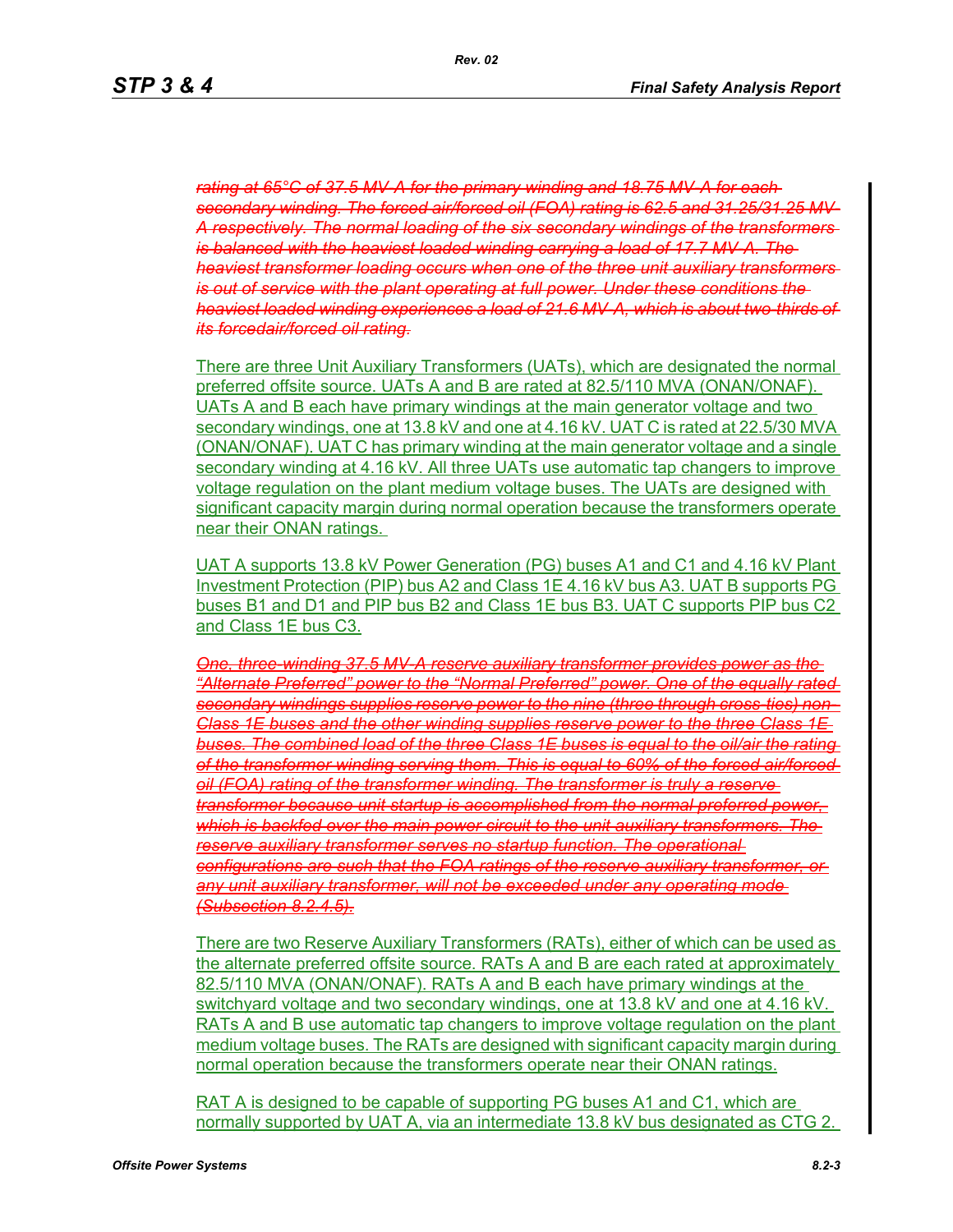The 4.16 kV winding of RAT A can be aligned to support any of the three PIP buses (A2, B2, and C2) and any of the three Class 1E buses (A3, B3, and C3) and has the capacity to support all three Class 1E buses. RAT A is not normally aligned to support any PG, PIP, or Class 1E bus. RAT B is designed to be capable of supporting PG buses B1 and D1, which are normally supported by UAT B, via an intermediate 13.8 kV bus designated as CTG 1. The 4.16 kV winding of RAT B can be aligned to support any of the three PIP buses and any of the three Class 1E buses and has the capacity to support all three Class 1E buses.

*The normal and alternate offsite preferred power circuits are designed with sufficient capacity and capability to limit variations of the operating voltage of the onsite power distribution system to a range appropriate to ensure: (1) normal and safe steady-state operation of all plant loads, (2) starting and acceleration of the limiting drive system with the remainder of the loads in service, and (3) reliable operation of the control and protection systems under conditions of degraded voltage [Subsection 8.3.1.1.7 (8)]. Specifically, the unit auxiliary transformers and the reserve auxiliary transformer*s *are designed to limit the voltage variation of the onsite power distribution system to ±10% of load rated voltage during all modes of steady state operation and a voltage dip of no more that*than *20% during motor starting.*

### STD DEP 8.3-1

#### STD DEP Admin

*The unit* and reserve *auxiliary transformers are designed and constructed to withstand the mechanical and thermal stresses produced by external short circuits. In addition, these transformers meet corresponding requirements of the latest revisions of ANSI Standard C57.12.00. See Subsection 8.2.3(8)* 8.2.3 (4) *for interface requirements on the main step-up transformers and the reserve auxiliary transformer*s*. See Subsection 8.2.3(10) for interface requirements on the high-voltage circuit breakers and disconnect switches.*

#### STD DEP 8.3-1

*The non-segregated phase bus* or power cable *that connects the unit auxiliary and reserve auxiliary transformers to the 6.9 kV*their respective *switchgear is sized to supply its load requirements and rated to withstand fault currents until the fault is cleared.*

The following site-specific supplement provides a description of the Offsite Power System for STP 3 & 4 addressing information requested by RG 1.206 and replacing the conceptual design provided in Subsection 8.2.5 of the reference ABWR DCD.

The offsite power system includes at least two (2) preferred sources of power for the reactor protection system and engineered safety features (ESFs) during normal, abnormal, and accident conditions. It includes a minimum of two (2) independent and physically separated 345 kV circuits of the six (6) circuits available from the transmission network as required by GDC 17. Five of the six (6) offsite circuits for STP 3 and 4 are existing transmission lines that were connected to the STP 1 & 2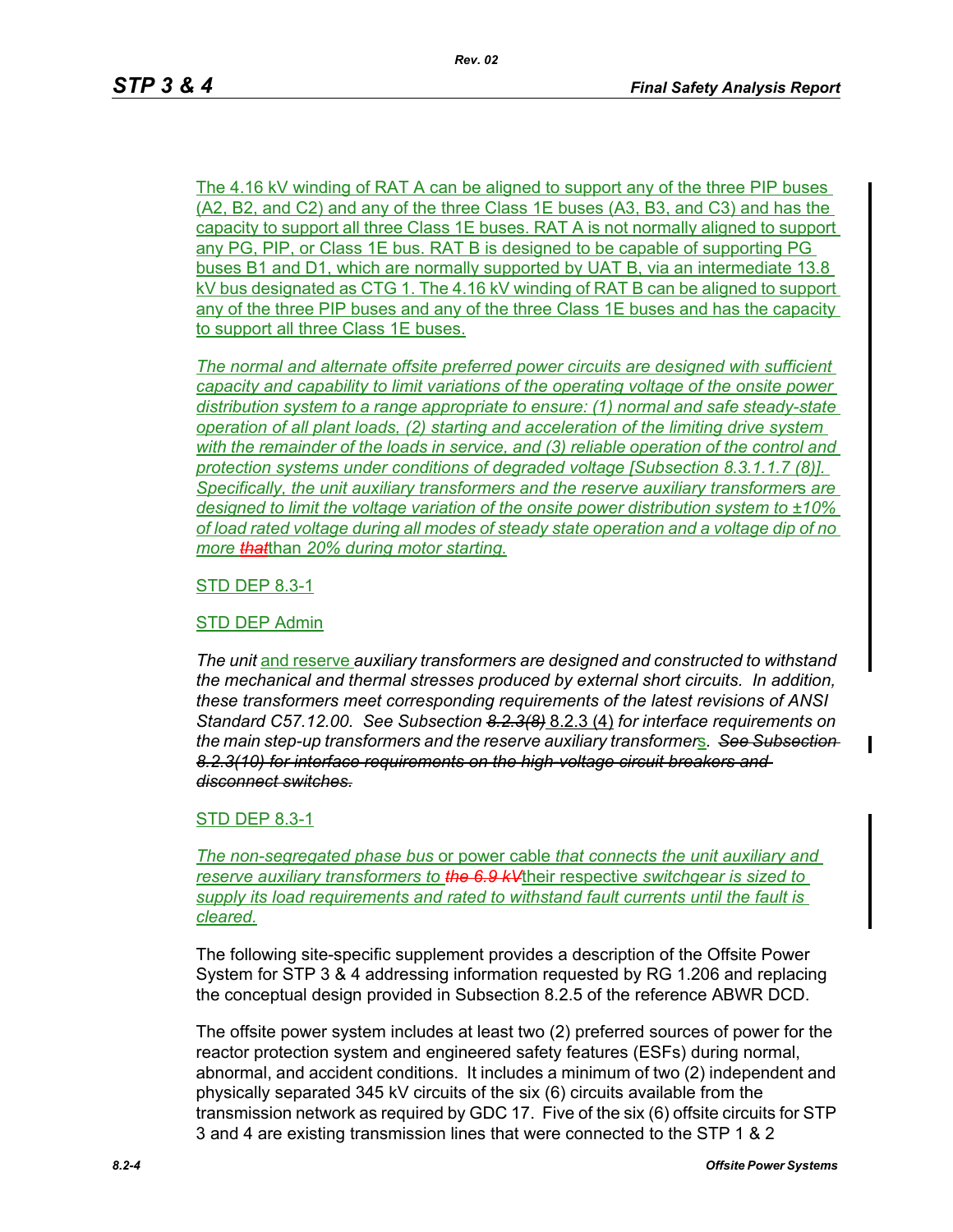switchyard and have been re-routed to the STP 3 & 4 switchyard. Of the six (6) transmission lines, four identified as preferred sources of power are as follows: White Point 39, Elm Creek 27, Velasco 27, and the tieline with a series reactor between STP 3 & 4 switchyard and the STP 1 & 2 switchyard. The remaining two (2) transmission lines, Hillje 44 and Blessing 44, are used for power transmission. However, these two lines do not meet the criteria of being independent and physically separated. Hillje 44 crosses under the Elm Creek 27 line at the Hillje switchyard. Blessing 44 connects to the local 138 kV system via an autotransformer and is considered a source which can not supply adequet power and voltage under all operating scenarios. Refer to Figure 8.2-6 for 345 kV transmission configuration. The offsite power system encompasses the connections to the power grid, transmission lines (overhead and/or underground), transmission line towers, transformers, switchyard components and control systems, switchyard battery systems, MPT, and the RATs.

The offsite power system is designed to provide reliable and redundant sources of power for starting, operation, and safe shutdown of STP 3 & 4 in accordance with GDC 17. The offsite power system configuration, single line, general arrangement, and transmission network map are shown in the following figures:

|              | Figures 8.2-1 (7 sheets) Power Distribution Routing Diagrams |
|--------------|--------------------------------------------------------------|
| Figure 8.2-2 | 345 kV General Arrangement                                   |
| Figure 8.2-3 | 345 kV Switchyard Single Line Diagram                        |
| Figure 8.2-4 | 345 kV Switchyard Arrangement                                |
| Figure 8.2-5 | Transmission Network Map of ERCOT                            |
| Figure 8.2-6 | 345 kV Transmission Configuration                            |

### **8.2.1.2.1 Transmission Lines**

Six 345 kV transmission circuits rated from 896 MVA to 1793 MVA (Reference 8.2-3) connect the STP 3 & 4 switchyard to the Electric Reliability Council of Texas (ERCOT) grid, as shown on Figure 8.2-6. These six 345 kV circuits provide the source of AC power to the 345 kV switchyard. The 345 kV transmission circuits terminate at six points as follows: at Velasco 345 kV Substation (CenterPoint Energy); at Hillje 345 kV Switchyard (CenterPoint Energy); at Elm Creek 345 kV Switchyard (City of Public Service Board of San Antonio (CPS); at White Point 345 kV Substation (AEP Texas Central Company (TCC); at the STP 1 & 2 switchyard via a tieline with a series reactor (TCC); and at Blessing 345 kV Substation autotransformer (TCC). The Blessing 345 kV autotransformer is connected to the TCC's Blessing 138 kV Substation.

The STP 3 & 4 transmission lines utilize the existing (from STP 1 & 2) corridor and rights-of way for interconnects to the existing transmission grid. The description of the transmission system components for both existing and new structures as listed below fully describes and qualifies the use of this system within the present boundaries of the existing corridors. Transmission service providers (TSP) in the ERCOT region are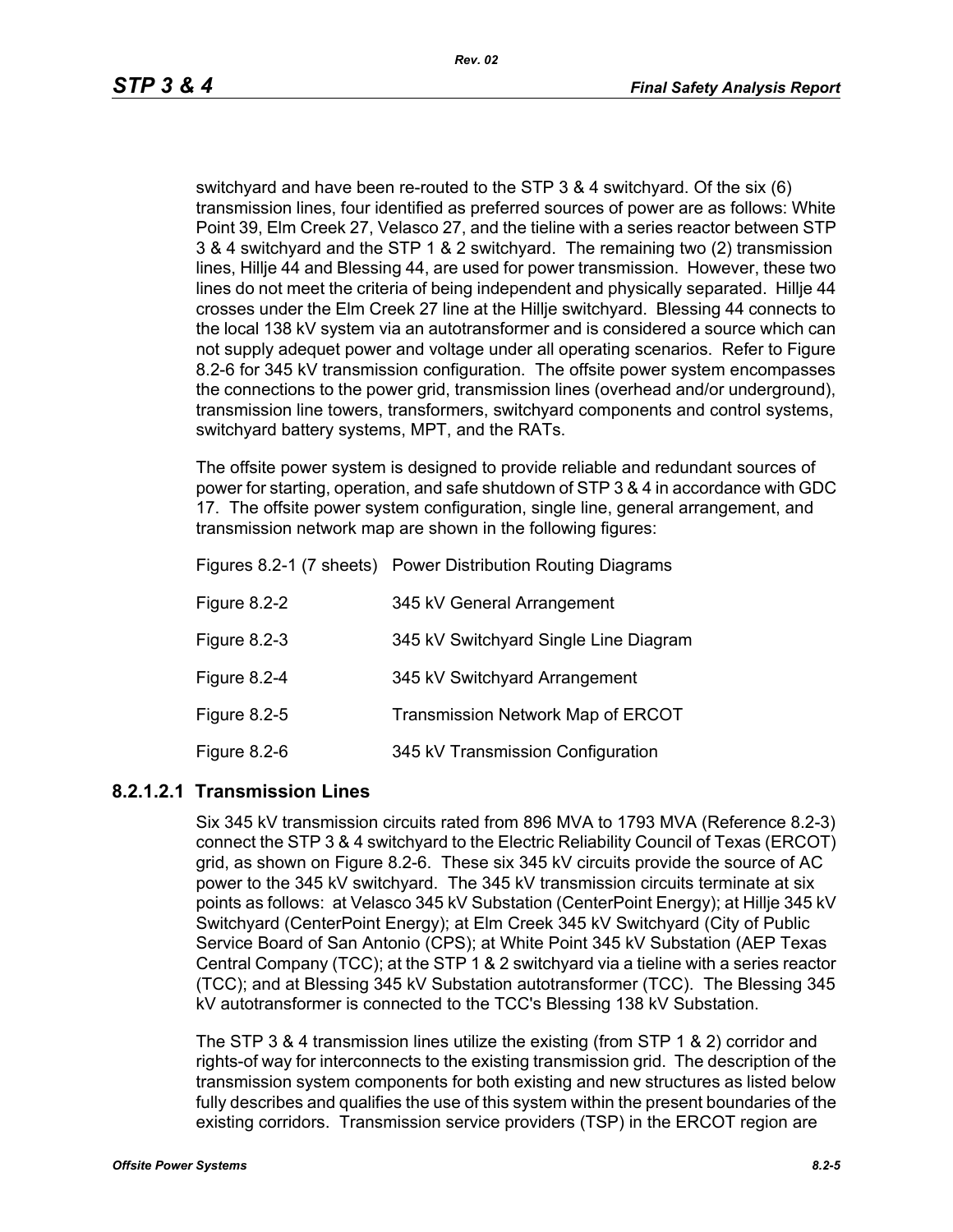subject to regulations of the Public Utility Commission of Texas (PUCT) that control new transmission facilities or interconnections needed to provide transmission service to and from the transmission grid. (Reference 8.2-3).

Three (3) existing rights-of-way commence from the STPEGS property (for STP 1, 2, 3, & 4) toward the termination points described below and shown on Figure 8.2-5. The eastern right-of-way is 100 ft wide and contains two (2) 345 kV circuits to Velasco (on double-circuit structures). The western right-of-way is 100 ft wide and contains a 345 kV circuit to Blessing. The middle or northwestern right-of-way is 400 ft wide and contains six (6) circuits. These circuits are carried on three sets of double-circuit towers. The Elm Creek 18 and the W.A.Parish 39 line locations are on the eastern structures, the Hillje 64 and the Elm Creek 27 lines are on the middle structures. The White Point 39 and the Hillje 44 line are on the western structures. There is adequate spacing between the middle and western towers to allow complete failure of one without jeopardizing the other. For the purpose of analysis, the right-of-way has been considered as two independent rights-of-way. This right-of-way is approximately 20 miles long and terminates in four separate rights-of-way varying in width from 100 to 150 ft. The Velasco 27 line includes an underground 345 kV cable that crosses under the two double circuit overhead lines that feed Elm Creek 18, Hillje 64, and W.A.Parish 39. This underground installation eliminates the possibility of a failure of the overhead lines from impacting the Velasco 27 line. The transmission configuration map showing the proposed usage of existing rights-of-way in the region is included in Figure 8.2-5. Refer to Figure 8.2-6 for transmission configuration for both STP 1 & 2 and STP 3 & 4.

A list of all transmissions circuits from each of the four transmission service providers to the STPEGS plant site is given in Table 8.2-2. This table includes all termination points, ownership of the circuit, circuit operating voltage, and approximate circuit length in miles.

The 345 kV transmission circuits are routed on rights-of-way as described above except for the distance from the rights-of-way to the STP 3 & 4 switchyard on the STPEGS plant property. In this small section, the 345 kV structures are arranged as depicted in Figure 8.2-2. The location of transmission circuits within this small section has been analyzed and failure of a tower due to failure of an adjacent tower has been determined not to adversely impact plant offsite power supply.

The 345 kV transmission system from STP 3 & 4 to the ERCOT grid is designed so that any two of the 345 kV transmission circuits from STP 3 & 4 may be taken out of service and the full-load generation of STP 3 & 4 can still be transmitted to their respective load centers. The loss of any double-circuit structure or any two transmission circuits does not reduce the availability of the offsite supply of power to the STP 3 & 4 345 kV switchyard. The transmission grid associated with the plant is further designed so the loss of an independent right-of-way may necessitate some reduction in generation output, but does not reduce the availability of the offsite supply of power. The transmission system is designed to maintain a voltage variance of +/- 5% without STP 3 & 4 reactive support in accordance with ERCOT Protocols, Operating Guides and Procedures (Reference 8.2-6). With a +/- 5% voltage variance on the grid, the onsite power distribution system maintains  $a +1$ -10% voltage on the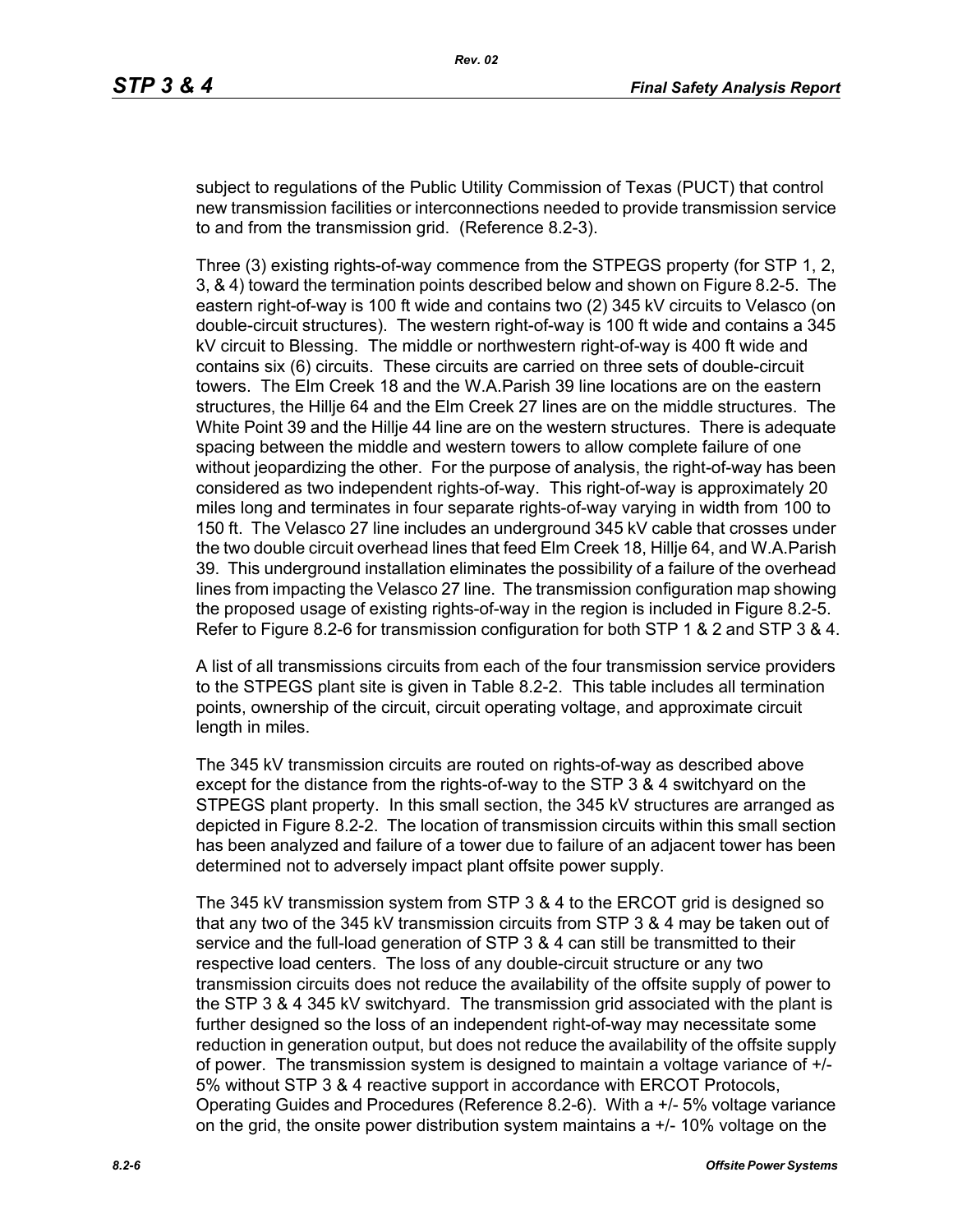loads. The ERCOT Protocols, Operating Guides and Procedures also keep the frequency at 60 Hz except during periods of major generation loss. During periods of generation loss, frequency will drop; however, ERCOT employees automatic firm load shedding schemes which unload the grid and allow generators to recover to normal frequency.

All the transmission lines to the STPEGS plant are designed for reliability and performance. The structures for these circuits, as well as the 345 kV switchyard, are built to withstand hurricane force winds. In southeastern Texas, the ice-loading condition on transmission lines is not considered significant since it is less than the hurricane wind-loading on transmission or substation structures. The 345 kV structures have sufficient vertical spacing to minimize galloping conductor flashover. Galloping conductors have caused outages primarily of 138 kV and 69 kV vertically spaced circuits since the vertical spacing between conductors is much less than that for 345 kV circuits. Galloping conductors are considered a rare phenomenon in southeastern Texas. The Transmission Line Historical Data on Outages Due to Failures, Table 8.2-3, does not attribute any outages due to galloping conductors.

The isokeraunic level in thunderstorm days per year is moderate to moderately high for the Texas Gulf Coast area. Long-term historical data show this area to have approximately 65 thunderstorm days per year (Reference 8.2-4). The transmission line design has sufficient basic insulation level (BIL) to minimize lightning flashover from the expected number of lightning strokes (the number of lightning strokes is assumed proportional to the number of thunderstorm days per year).

The ERCOT grid and transmission system (as described in Section 8.1.1) ensures that AC offsite power is available for shutdown of STP 3 & 4 and for mitigating the consequences of postulated accidents at either unit.

### **8.2.1.2.2 Switchyard Description**

The STP 3 & 4 345 kV switchyard is sized and configured to accommodate the output of both units. The location of this switchyard is on the STP site approximately 650 feet north of STP 3 & 4. The switchyard layout and location are shown on Figures 8.2-2, 8.2-4 and 8.2-6.

As indicated on Figure 8.2-3, a breaker and-a-half scheme is incorporated in the design of the 345 kV switchyard. The switchyard bus is a 63 kA fault duty design. Circuit breakers and disconnect switches are sized and designed in accordance with ANSI Standard C37.06 (Reference 8.2-1). All circuit breakers are equipped with dual trip coils. The 345 kV circuit breakers in the switchyard are rated according to the following criteria:

 Circuit breaker continuous current ratings are chosen such that no single contingency in the switchyard (e.g., a breaker being out for maintenance) will result in a load exceeding 100 percent of the nameplate continuous current rating of the breaker.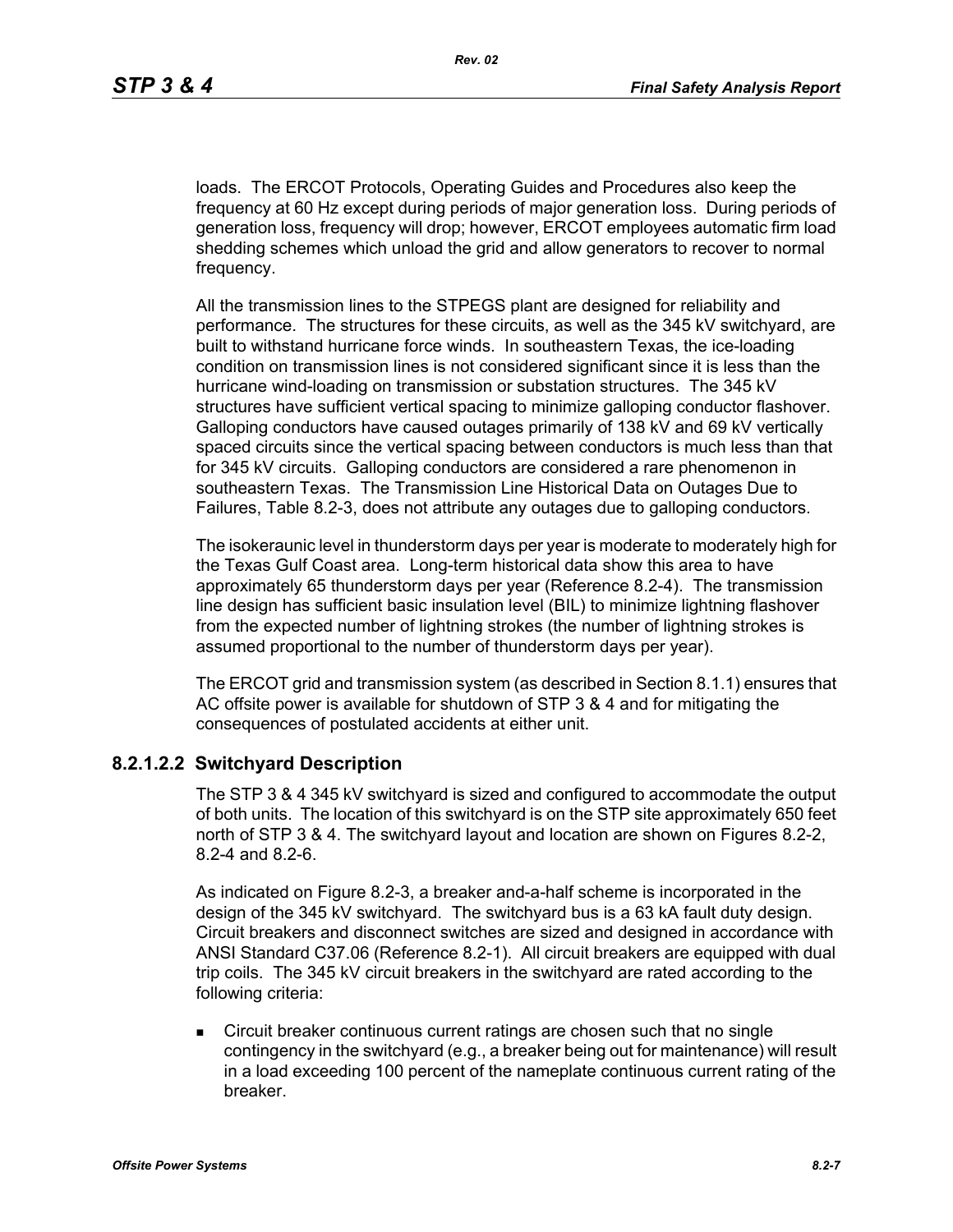*Rev. 02*

- Interrupting duties are specified such that no fault occurring on the system, operating in steady-state conditions, will exceed the breaker's nameplate interrupting capability.
- **Momentary ratings are specified such that no fault occurring on the system,** operating in steady-state conditions, will exceed the breaker's nameplate momentary rating.
- Voltage ratings are specified to be greater than the maximum expected operating voltage.

All 345 kV breakers have a minimum symmetrical interrupting capability of 63,000 amperes. The Onsite Electrical System is designed for a future maximum switchyard short circuit contribution of 37 Gva.

The design of the switchyard is consistent with a standard breaker-and-a-half scheme, and includes seven bays in the configuration. The breaker-and-a-half switchyard arrangement offers the operating flexibility to maintain the anticipated operational containment integrity and other vital functions in the event of a postulated accident(s) as described in the Failure Modes and Effects Analysis (FMEA) Subsection 8.2.2.2. Some of the specific advantages of the breaker-and-a-half switchyard arrangement are:

- Any transmission line into the switchyard can be cleared either under normal or fault conditions without affecting any other transmission line or bus.
- Either bus can be cleared under normal or fault conditions without interruption of any transmission line or the other bus.
- **Any circuit breaker can be isolated for maintenance or inspection without** interruption of any transmission line or bus.
- A fault in a tie breaker or failure of the breaker to trip for a line or generator fault results only in the loss of its two adjacent circuits until it can be isolated by disconnect switches.
- A fault in a bus side breaker or failure of the breaker to trip for a line or generator fault results only in the loss of the adjacent circuits and the adjacent bus until it can be isolated by disconnect switches.

Electrical protection of circuits from the STP 3 & 4 switchyard use a primary and secondary relaying scheme. The current input for the protective relaying schemes come from separate sets of circuit breaker bushing current transformers. Also, the control power for all primary and secondary relaying schemes is supplied from separate 345 kV switchyard 125 VDC systems. These schemes are used for the following:

The scheme is used on each of the six 345 kV transmission circuits from the STPEGS 345 kV switchyard to the ERCOT grid. The potential input for the primary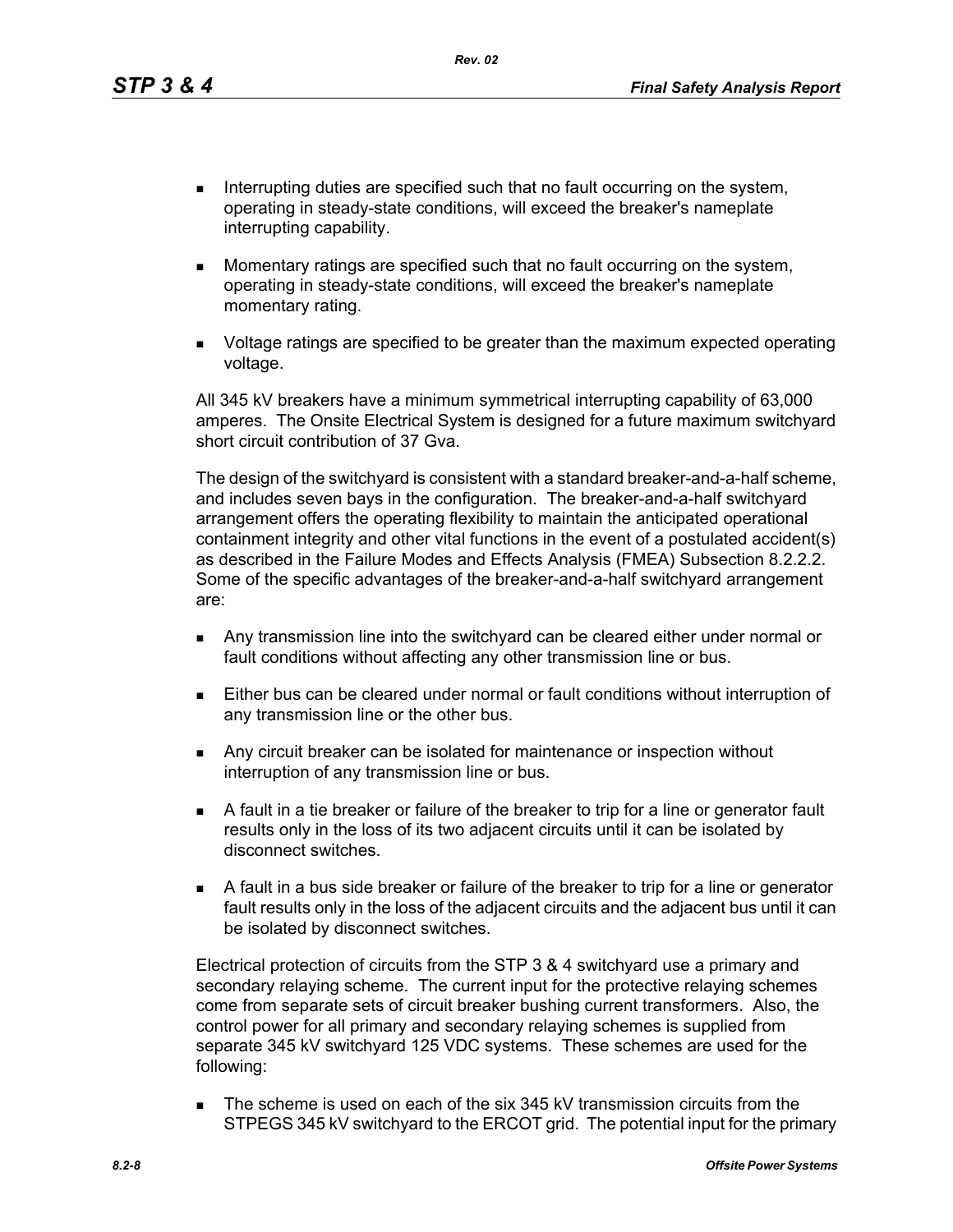and secondary transmission circuit relaying systems is supplied from fused branch circuits originating from a set of coupling capacitor potential devices connected to the associated transmission circuit.

- **The switchyard buses use a primary and backup scheme. The zone of protection** of each 345 kV bus includes all the 345 kV circuit breakers adjacent to the protected bus.
- **EXECT** Line protection for the main power transformers and reserve auxiliary transformers use primary and backup schemes.

In addition to the above described STP 3 & 4 345 kV switchyard relaying systems, each of the 345 kV circuit breakers has an associated circuit breaker failure relaying system. The primary and secondary relaying systems of the STP 3 & 4 345 kV switchyard are connected to separate trip circuits in each 345 kV circuit breaker.

For the two 125 VDC batteries located in the STPEGS 345 kV switchyard control house, each battery has its own battery charger. Each battery charger is connected to separate 480 VAC distribution panel boards also located in the control house. The 345 kV switchyard 125 VDC systems are entirely independent of the unit non-Class 1E and unit Class 1E battery systems.

The STP 3 & 4 345 kV switchyard 480 VAC and 120/240 VAC station service system consists of two 4.16 kV/480 VAC load center transformers, a 480 VAC double-ended load center, two 480 VAC distribution panel boards, a 480/120-240 VAC transformer bank and two 120/240 VAC distribution panel boards. The 4.16 kV/480 VAC load center transformers are supplied by two 4.16 kV non-Class 1E feeders, one from each unit, and each are provided with a backup power feed from the CTG.

The control cables for the switchyard breakers are routed through three parallel, independent cable trenches. The two outer trenches carry the primary relaying and control for all breakers. The center trench carries the secondary (or backup) relaying and control for all breakers. Cables are routed from each breaker to the respective trenches in such a fashion as to maintain separation between primary and secondary circuits.

### **8.2.1.2.3 Main Power and Reserve Auxiliary Transformers**

The main power transformer (MPT) and the reserve auxiliary transformers (RATs) tielines run south from the new 345 kV switchyard toward STP 3 & 4.

The MPT consists of three normally energized single phase transformers with an additional installed spare. Provisions are made to permit connecting and energizing the spare transformer following a failure of one of the normally energized transformers.

The calculated rated conditions for the MPT(s) are approximately 1612 MVA with a nominal voltage of **24**approximately 26 kV and with taps at 105%, 102.5%, 100%, 97.5%, and 95% of 362.25 kV. The MPTs are each individually rated at approximately 537.5 MVA. MPT and high voltage circuits have sufficient impedance to limit the

 $\mathbf I$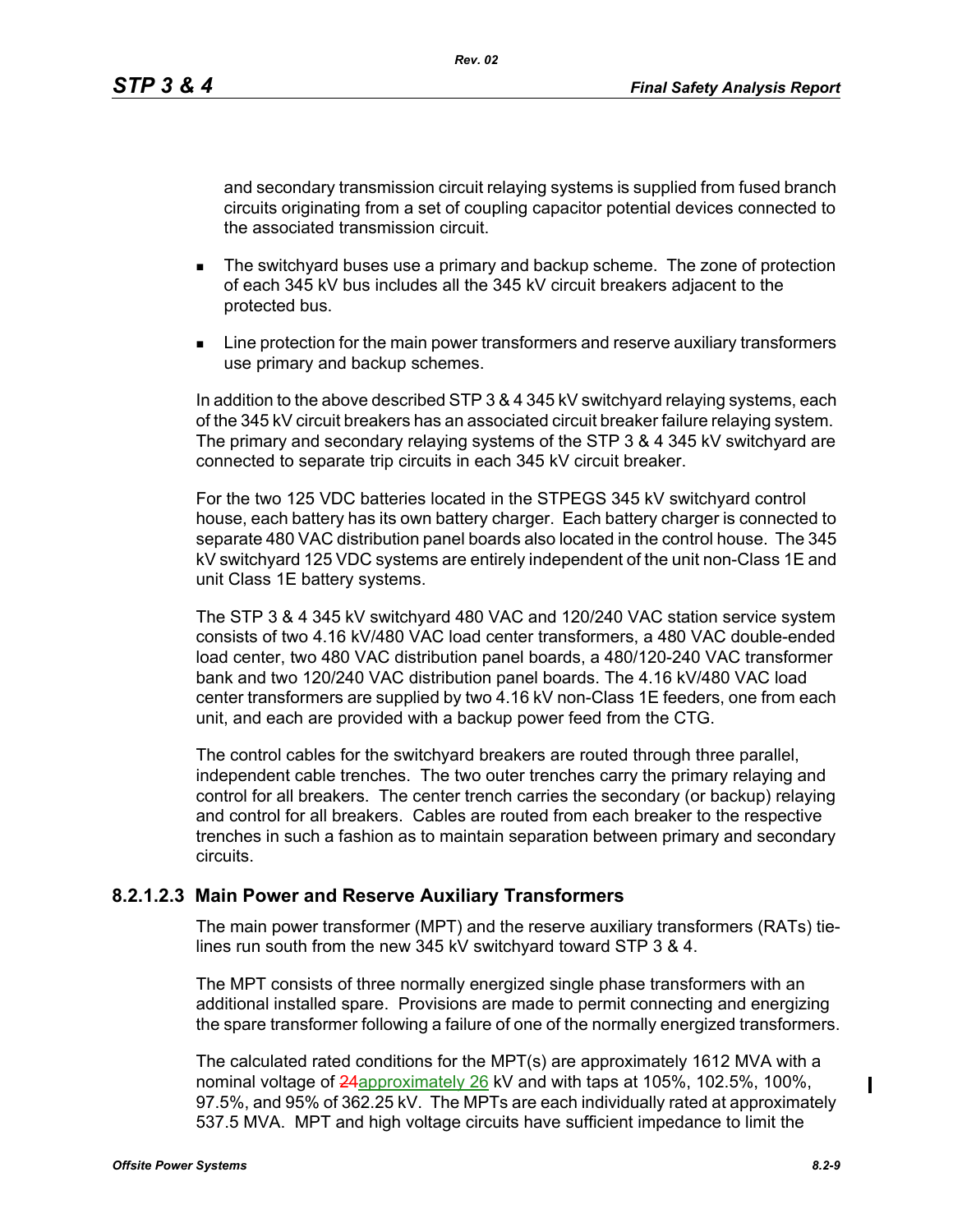primary side maximum available fault current contribution from the system to that required by the main generator output circuit breaker.

The offsite transmission circuits from the transmission network through and including the main step-up power and reserve auxiliary transformers are designed and constructed to withstand the mechanical and thermal stresses from the worst case faults.

The offsite transmission circuits from the transmission network through and including the main step-up power and reserve auxiliary transformers are sized to supply their load requirements during all design operating modes of their respective Class 1E divisions and non-Class 1E load groups.

The impedances of the unit auxiliary and reserve auxiliary transformers are compatible with the interrupting capability of the plant's circuit interrupting devices.

### **8.2.1.2.4 Unit Auxiliary Transformers**

The main step-up power and reserve auxiliary transformers are provided with separate oil collection pits and drains to safe disposal area, and are provided with fire protection deluge systems as specified in Section 9A.4.6.

Each transformer has primary and backup protective devices. DC power to the primary and backup devices is supplied from separate non-Class 1E DC sources.

### **8.2.1.3 Separation**

#### STD DEP 8.3-1

#### STD DEP Admin

*The location of the main power transformer, unit auxiliary transformers, and reserve auxiliary transformer*s *are shown on Figure 8.2-1. The reserve auxiliary transformer*s *is*are *separated from the main power and unit auxiliary transformers by minimum distance of 15.24m*, or by barriers*. It is a requirement that the 15.24m minimum separation be maintained between the switching station and the incoming tie lines (see Section 8.2.3). The transformers are provided with oil collection pits and drains to a safe disposal area.*

*Reference is made to Figures 8.3-1 for the single line diagrams showing the method of feeding the loads. The circuits associated with the alternate offsite circuit from the reserve auxiliary transformer*s *to the Class 1E buses are separated by walls or floors, or by at least 15.24m, from the main and unit auxiliary transformers. The circuits associated with the normal preferred offsite circuit from the unit auxiliary transformers to the Class 1E buses are separated by walls or floors, or by at least 15.24m, from the reserve auxiliary transformer*s*. Separation of the normal preferred and alternate preferred circuits is accomplished by floors and walls over their routes through the Turbine, Control and Reactor Buildings except within the switchgear rooms where they are routed to opposite ends of the same switchgear lineups.* Either reserve auxiliary transformer may be used to satisfy requirements as the alternate preferred power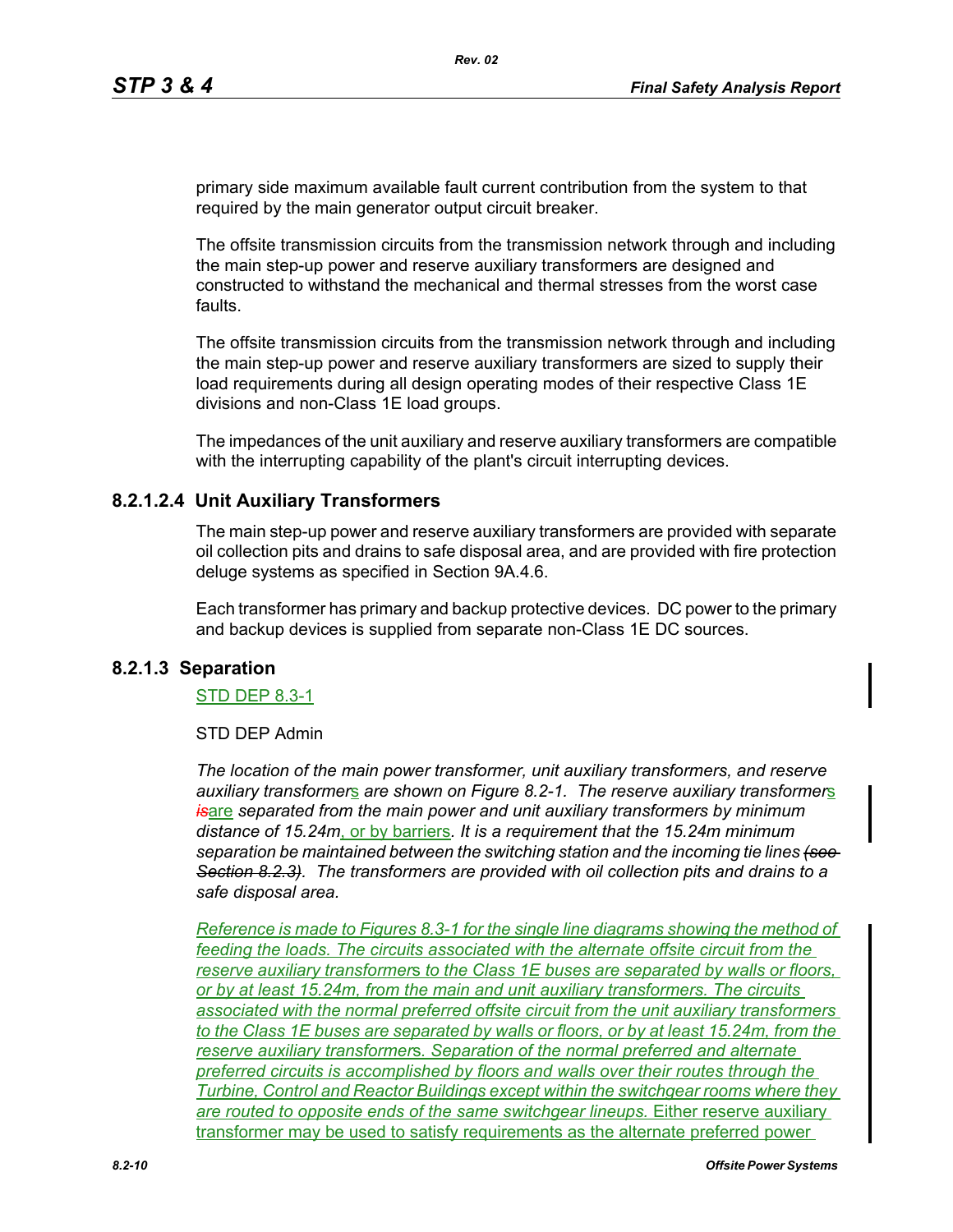supply. Separation between the two reserve auxiliary transformers is not sufficient to allow each to be considered an independent offsite power supply.

#### STP DEP 8.2-1

*The alternate preferred feeds from the reserve auxiliary transformers are routed inside the Turbine Building. The Turbine Building switchgear feed from the reserve auxiliary transformer is routed directly to the Turbine Building switchgear rooms. The feed to the Control Building is routed in corridors outside of the Turbine Building switchgear rooms. It exits the Turbine Building and crosses the Control Building roof on the opposite side of the Control Building from the route for the normal preferred power*  feeds. The steam tunnel is located between the normal preferred feeds and the *alternate preferred feeds across the stepped roof of the Control Building. The alternate preferred power feed turns down between the Control and Reactor Building and enters the Reactor Building on the Division II*Division I *side of the Reactor Building. From there it continues on to the respective switchgear rooms in the Reactor Building-the-*Reactor Building on the Division I side of the Reactor Building. From there it continues onto the respective switchgear rooms in the Reactor Building.

#### STD DEP 8.3-1

*Feeder circuit breakers from the unit auxiliary and reserve auxiliary transformers to the medium voltage (6.9 kV) switchgear are interlocked to prevent paralleling the normal and alternate power sources.*

#### STD DEP Admin

*Instrument and control cables associated with the normal preferred power circuits are separated [i.e., by 15.24m, or by walls or floors] from the instrument and control cables associated with the alternate preferred power circuits; with exception of the circuits in the control room, the circuits at the control and instrument DC power sources, and the interlock circuitry required to prevent paralleling of the two offsite sources. However, these circuits are electrically isolated and separated to the extent practical, and are not routed together in the same raceway. The reserve auxiliary transformer*s' *power, instrument and control cables do not share raceways with any other cables. The instrumentation and control circuits for the normal and alternate preferred power shall not rely on a single common DC power source. [See Subsection 8.2.3 items (13) and (15)]*

### STD DEP 8.3-1

*A combustion turbine generator (CTG) supplies standby power to the non-Class 1E buses which supply the non-Class 1E plant investment protection (PIP) loads. It is a 9 MW*20 MW (minimum) *rated self-contained unit which is capable of operation without external auxiliary systems. Although it is located on site, it is treated as an additional offsite source in that it supplies power to multiple load groups. In addition, manually controlled breakers provide the capability of connecting the combustion turbine generator to any of the Class 1E buses if all other AC power sources are lost.*

 $\mathbf I$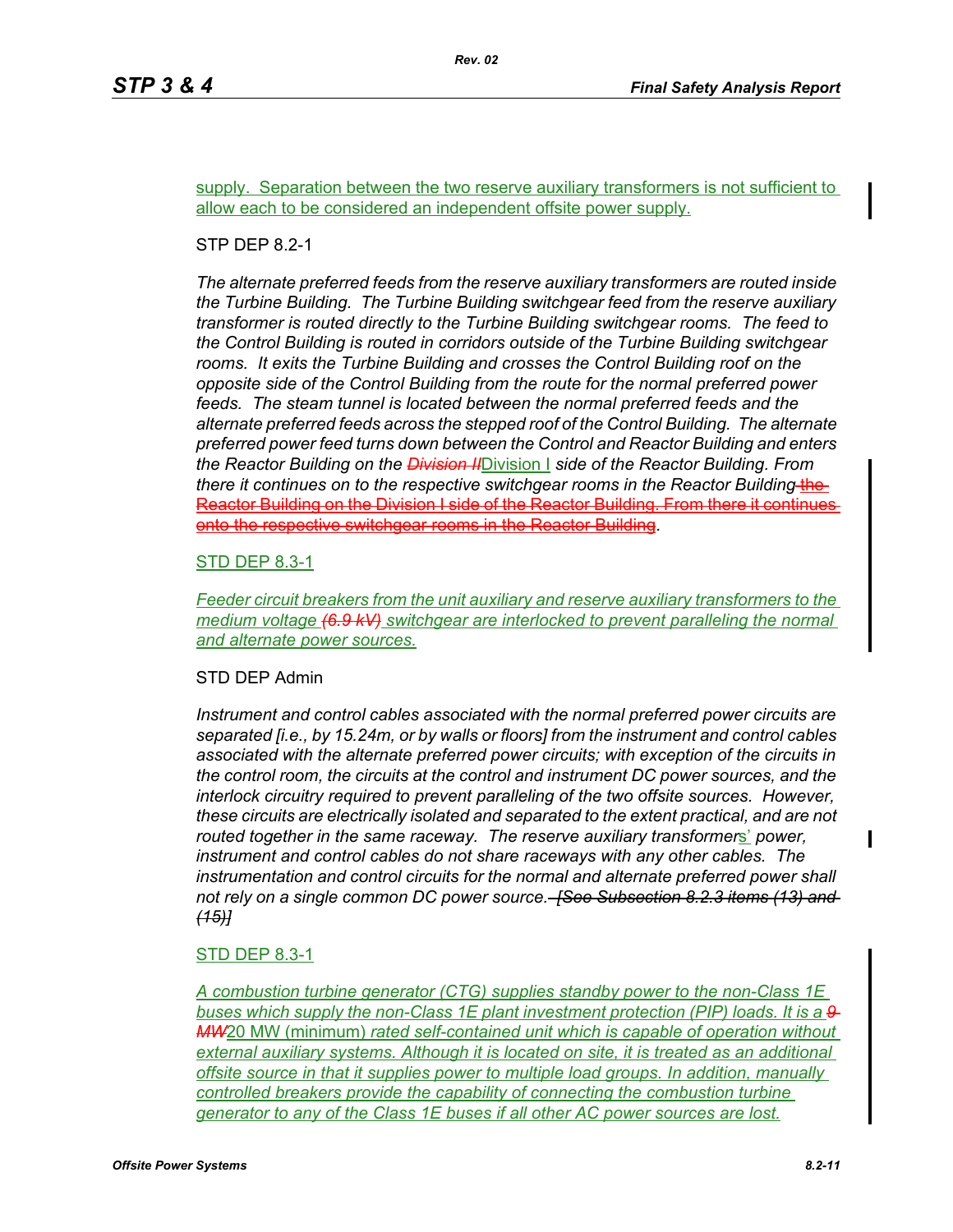*In this way, the CTG provides a second "offsite" power source to any Class 1E bus being fed from the reserve auxiliary transformer*s *while the associated unit auxiliary transformer is out of service.*

*Rev. 02*

# **8.2.2.1 General Design Criteria**

STP DEP 1.1-2

*(1) GDC 5 and RG 1.81 - Sharing of Structures, Systems and Components*

*The ABWR is a single-unit plant design. Therefore this GDC is not applicable.* STP 3 & 4 is a dual-unit station. GE Licensing Topical Report (LTR) NEDO-33325, May, 2007, titled "Common Equipment and Structures" addresses the sharing of structures, systems, and components important to safety between the two units. The LTR demonstrates that GDC 5 is met for a standard dual-unit configuration.STP 3 & 4 receive offsite power from a common 345 kV switchyard through normal and alternate preferred power transmission lines and circuits in accordance with GDC 17. The Failure Modes and Effects Analysis (FMEA) discussed in Section 8.2.2.2 concludes that there are no single failures which can prevent the offsite power system from performing its function to maintain the anticipated operational containment integrity and other vital functions in the event of a postulated accident. The ability to perform an orderly shutdown and cooldown of the other unit in the event of an accident is not significantly impaired and it is concluded that GDC 5 and RG 1.81 are met.

## STD DEP 8.3-1

*(2) GDC 17—Electric Power Systems*

*As shown in Figure 8.3-1, each of the Class 1E divisional 6.9*4.16 *kV M/C buses can receive power from multiple sources. There are separate utility feeds from the offsite transmission network (via the main power transformer*, the unit auxiliary transformers, *and the reserve auxiliary transformer*s*).*

The following site-specific supplement adds GDC 2 and GDC 4 to address information requested by RG 1.206.

(10) GDC 2 Design Basis for Protection Against Natural Phenomena

The offsite power system is designed to withstand anticipated natural weather phenomena per requirements of each transmission company and ERCOT. However, a direct strike by a tornado or hurricane can result in the failure of the offsite power system components in the line of the storm. The offsite transmission lines are arranged to minimize the likelihood that a storm will impact both independent offsite system connections. In the worst case event, the plant can achieve safe shutdown using the onsite AC power sources, which include the three independent divisions of safety-related diesel generators. Each of the onsite safety-related power sources is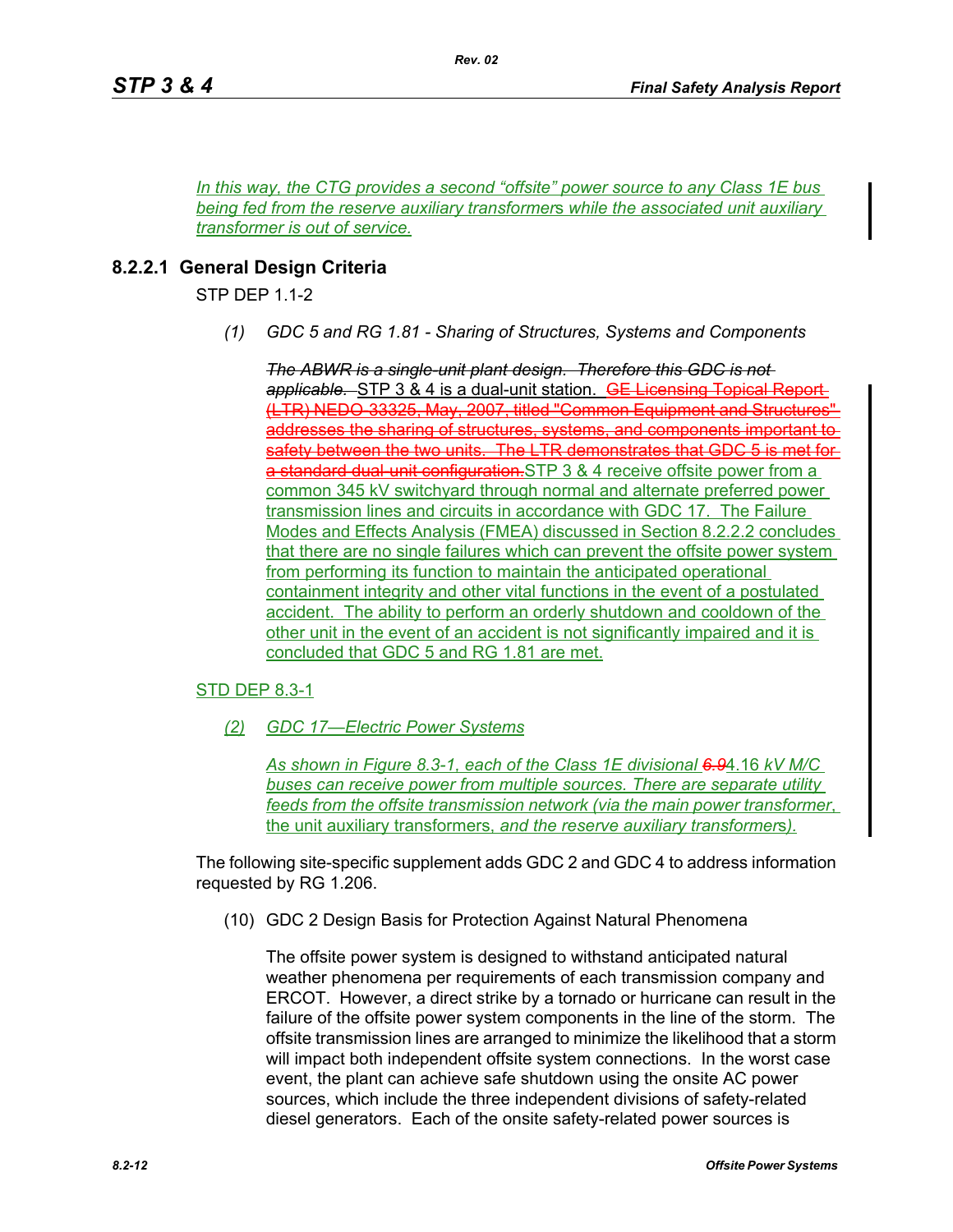designed to withstand natural phenomena including tornados, hurricanes, floods and seismic events. The combustion gas turbine is designed to withstand tornados and hurricanes. In the event of a predicted hurricane, the plant will place each operating reactor in cold shutdown prior to the hurricane making landfall per the applicable Technical Specification.

(11) GDC 4 Environmental and Dynamic Effects Design Bases

The minimum required two independent offsite power system connections are routed with adequate separation to ensure that an equipment failure from the plant to the switchyard will not impact more than one of the two independent connections to offsite power. Once the offsite connections enter the plant, they are routed through the control building to the onsite safetyrelated power system. The routing of the two independent sources of offsite power in the control building is designed so that any missile from an electrical failure can not impact more than one source of offsite power.

# **8.2.2.2 Failure Modes and Effects Analysis (FMEA)**

### **8.2.2.2.1 Introduction**

This subsection provides a description of the failure modes and effects analysis (FMEA) for the "Offsite Power System" for the STP 3 & 4 units. This specific FMEA is a supplement and is provided for each of the following in accordance with RG 1.206:

- **Transmission Line Towers**
- **Transmission Line Conductors**
- 345 kV Switchyard
- Circuit Breakers
- Disconnect Switches
- **Main Power Transformers (MPTs)**
- **Reserve Auxiliary Transformers (RATs)**

Regulatory Guide 1.206 requires that an FMEA be performed on Switchyard components to assess the possibility of simultanious failure of both prefered circuits as a result of single event.

### **8.2.2.2.2 Analysis**

Outage data on the 345 kV transmission lines of current experience is given in Table 8.2-3.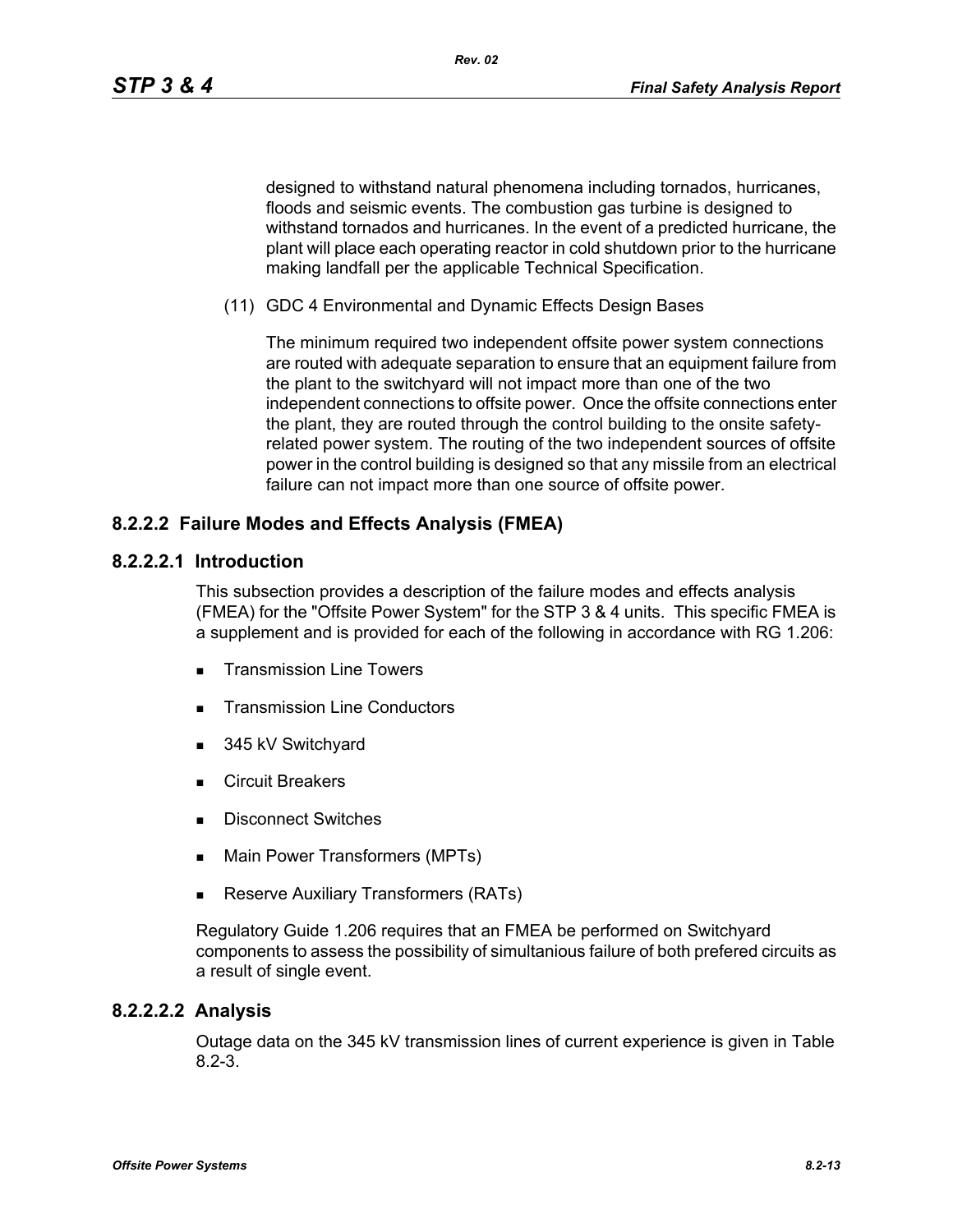## **8.2.2.2.2.1 Transmission Line Tower(s) Failure Mode Evaluation**

The 345 kV towers that will be constructed for STP 3 & 4 and the STP 1 & 2 transmission line towers that will be reworked for STP 3 & 4 are designed and constructed using the same type of design as the existing towers for STP 1 & 2. All towers for STP 1 & 2 are grounded with either ground rods or a counterpoise ground system. All transmission line towers are constructed and grounded using the same methods.

Failure of any one tower due to structural failure can at most disrupt and cause a loss of power distribution to only those circuits on the tower. The spacing of the towers between adjacent power circuits is designed to account for the collapse of any one tower.

Therefore, one of the preferred sources of power remains available for this failure mode in order to maintain the containment integrity and other vital functions in the event of a postulated accident(s).

## **8.2.2.2.2.2 Transmission Line Conductor(s) Failure Mode Evaluation**

The transmission lines have conductors installed or resized with replacement conductors to the proper load carrying conductor size in order to accommodate the additional capacity as a result of STP 3 & 4.

Failure of a line conductor would cause the loss of one preferred source of power but not more than one.

Therefore, a minimum of one preferred sources of power remains available for this failure mode in order to maintain the containment integrity and other vital functions in the event of a postulated accident(s).

### **8.2.2.2.2.3 345 kV Switchyard Failure Mode Evaluation**

As indicated in Figure 8.2-3 and 8.2-4, a breaker-and a-half scheme is incorporated in the design of the 345 kV switchyard for STP 3 & 4. The 345 kV equipment in the switchyard are all rated and positioned within the bus configuration according to the following criteria in order to maintain load flow incoming and outgoing from the units.

- Equipment continuous current ratings are chosen such that no single contingency in the switchyard (e.g., a breaker being out of for maintenance) can result in current exceeding 100 percent of the continuous current rating of the equipment.
- **Interrupting duties are specified such that no faults occurring on the system exceed** the equipment rating.
- **Momentary ratings are specified such that no fault occurring on the system** exceeds the equipment momentary rating.
- **DED** Voltage ratings are specified to be greater than the maximum expected operating voltage.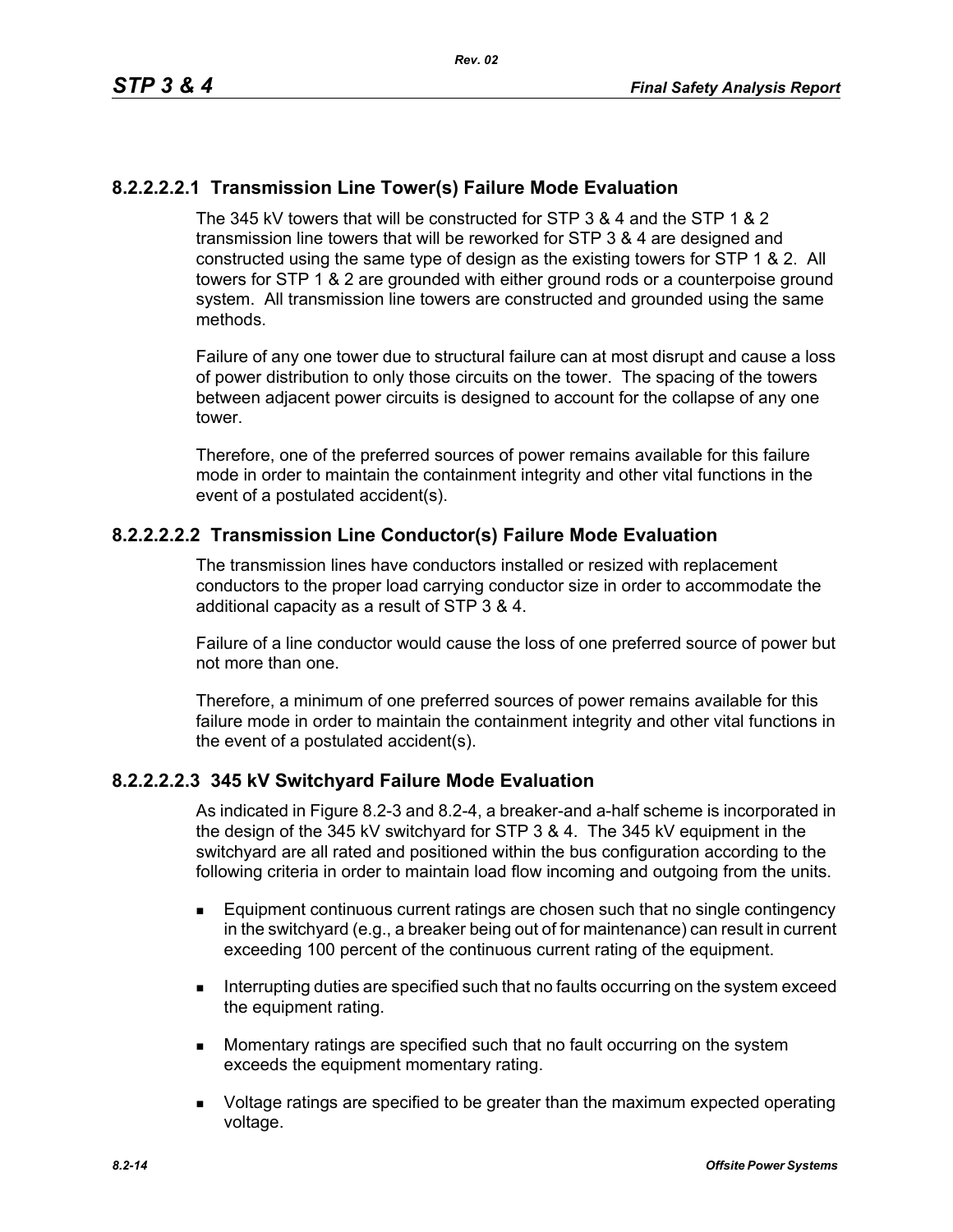The breaker-and-a-half switchyard arrangement offers the following flexibility to control a failed condition within the switchyard:

- Any faulted transmission line into the switchyard can be isolated without affecting any other transmission line.
- Either bus can be isolated without interruption of any transmission line or other bus.
- Each battery charger is connected to a 480 VAC distribution panel board located in the STP 3 & 4 345 kV switchyard control house. The 345 kV switchyard 125 VDC systems are independent of the unit non-Class 1E and unit Class 1E battery systems.
- A primary and secondary relaying system is included on each of the six 345 kV transmission circuits from the STP 3 & 4 345 kV switchyard to the ERCOT grid. All relay schemes used for protection of the offsite power circuits and the switching station equipment include primary and backup protection features. All breakers are equipped with dual trip coils. Each protection circuit which supplies a trip signal is connected to a separate trip coil.
- **Instrumentation and control circuits of the main power offsite circuit (i.e., normal** preferred power circuit) are separated from the instrumentation and control circuits for the reserve power circuit (i.e., alternate preferred power circuit)
- **The current input for the primary and secondary transmission circuit relaying** systems is supplied from separate sets of circuit breaker bushing current transformers. The potential input for the primary and secondary transmission circuit relaying systems is supplied from fused branch circuits originating from a set of coupling capacitor potential devices connected to the associated transmission circuit. The control power for the primary and secondary transmission circuit relaying systems is supplied from separate 345 kV switchyard 125 VDC systems.
- A primary and secondary relay system is included for protection of each of the STP 3 & 4 345 kV switchyard buses. The zone of protection of each 345 kV bus protection system includes all the 345 kV circuit breakers adjacent to the protected bus. The primary relay is the instantaneous high impedance type used for bus protection to detect both phase and ground faults. This relay is connected in conjunction with auxiliary relays and pilot wire relaying to form a differential protection, instantaneous auxiliary tripping, and transferred tripping relay system. The secondary relay system and pilot wire relaying is a duplicate of the primary relay system.
- The current input for the primary and secondary 345 kV bus relaying systems is supplied from separate sets of 345 kV circuit breaker bushing current transformers. The control power for the relay terminals of the primary and secondary 345 kV bus relaying systems located in the STP 3 & 4 345 kV switchyard control house is supplied from separate 345 kV switchyard 125 VDC systems.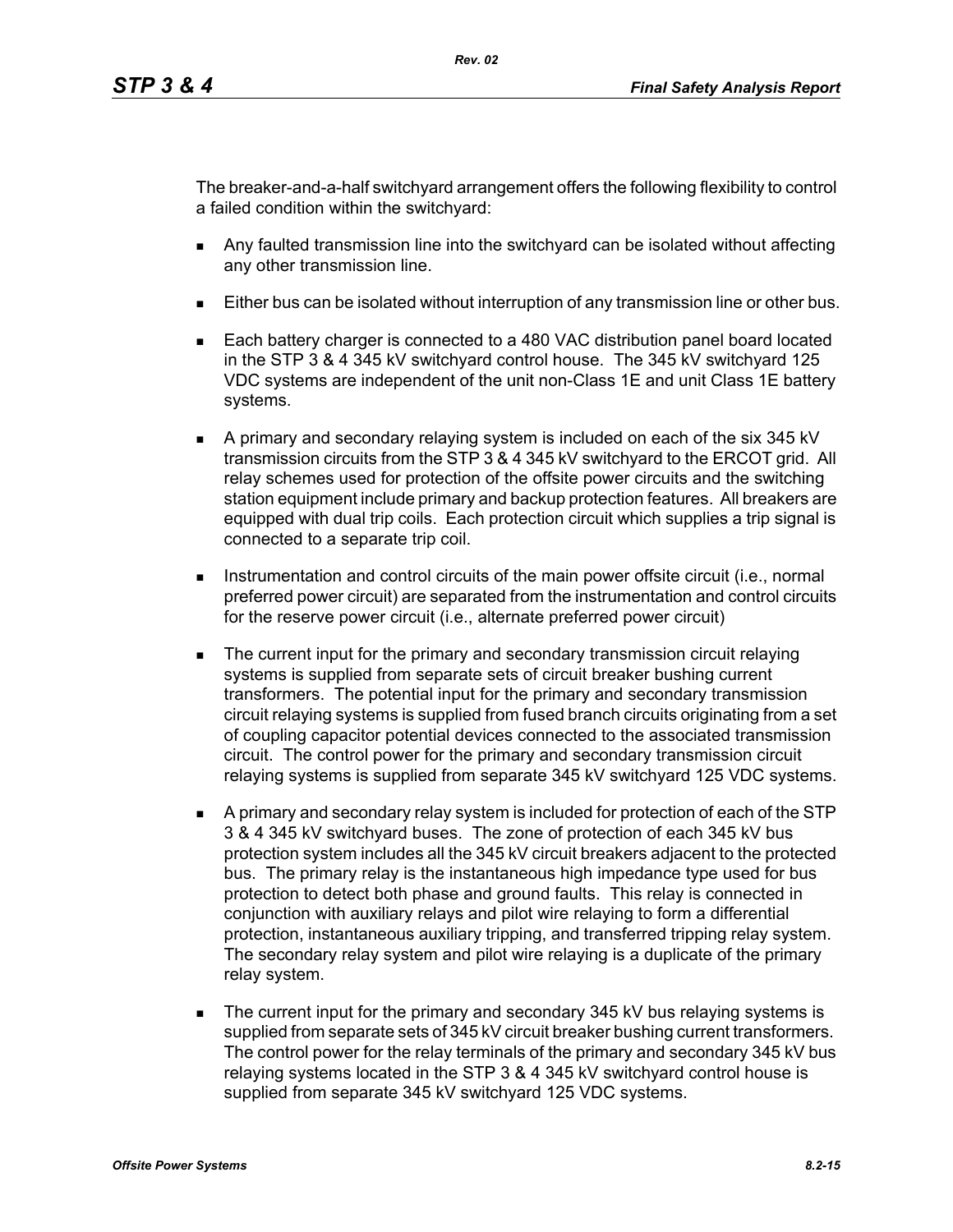*Rev. 02*

- A primary and secondary relay system is included on each of the circuits connecting the MPT(s) and the RAT(s) to their respective STP 3 & 4 345 kV switchyard position. The zone of protection of each of the MPT(s) circuit connection protection system includes two associated circuit breakers at the STP 3 & 4 345 kV switchyard and the high side bushings of the MPT(s). The secondary relay system is a duplicate of the primary relay system.
- The current input for the primary and secondary MPT and the RAT circuit connection relaying systems are supplied from separate sets of 345 kV circuit breaker bushing current transformers, MPT and RAT transformer bushing current transformers. The control power for the relay terminals of the primary and secondary MPT circuit connection relaying systems located in the STP 3 & 4 345 kV switchyard control house are supplied from separate 345 kV switchyard 125 VDC systems. The control power for the relay terminals of the primary and secondary MPT and RAT circuit connection relaying systems located at the unit relay room are supplied from the respective unit non-Class 1E 125 VDC battery systems.
- Spurious relay operation within the switchyard that trips associated protection system will not impact any primary or backup system.

Therefore, a minimum of one preferred source of power remains available for this failure mode in order to maintain the containment integrity and other vital functions in the event of a postulated accident(s).

## **8.2.2.2.2.4 Circuit Breakers Failure Mode Evaluation**

As indicated in Figures 8.2-3 and 8.2-4, a breaker-and-a-half scheme is incorporated in the design of the 345 kV switchyard for STP 3 & 4. The 345 kV equipment in the switchyard are rated and positioned within the bus configuration according to the following criteria in order to maintain load flow incoming and outgoing from the units:

- **EXECT** Circuit breaker continuous current ratings are chosen such that no single contingency in the switchyard (e.g., a breaker being out for maintenance) will result in a load exceeding 100 percent of the nameplate continuous current rating of the breaker.
- Interrupting duties are specified such that no fault occurring on the system, operating in steady-state conditions will exceed the breaker's nameplate interrupting capability.
- **Any circuit breaker can be isolated for maintenance or inspection without** interruption of any transmission line or bus.
- A fault in a tie breaker or failure of the breaker to trip for a line or generator fault results only in the loss of its two adjacent circuits until it can be isolated by disconnect switches.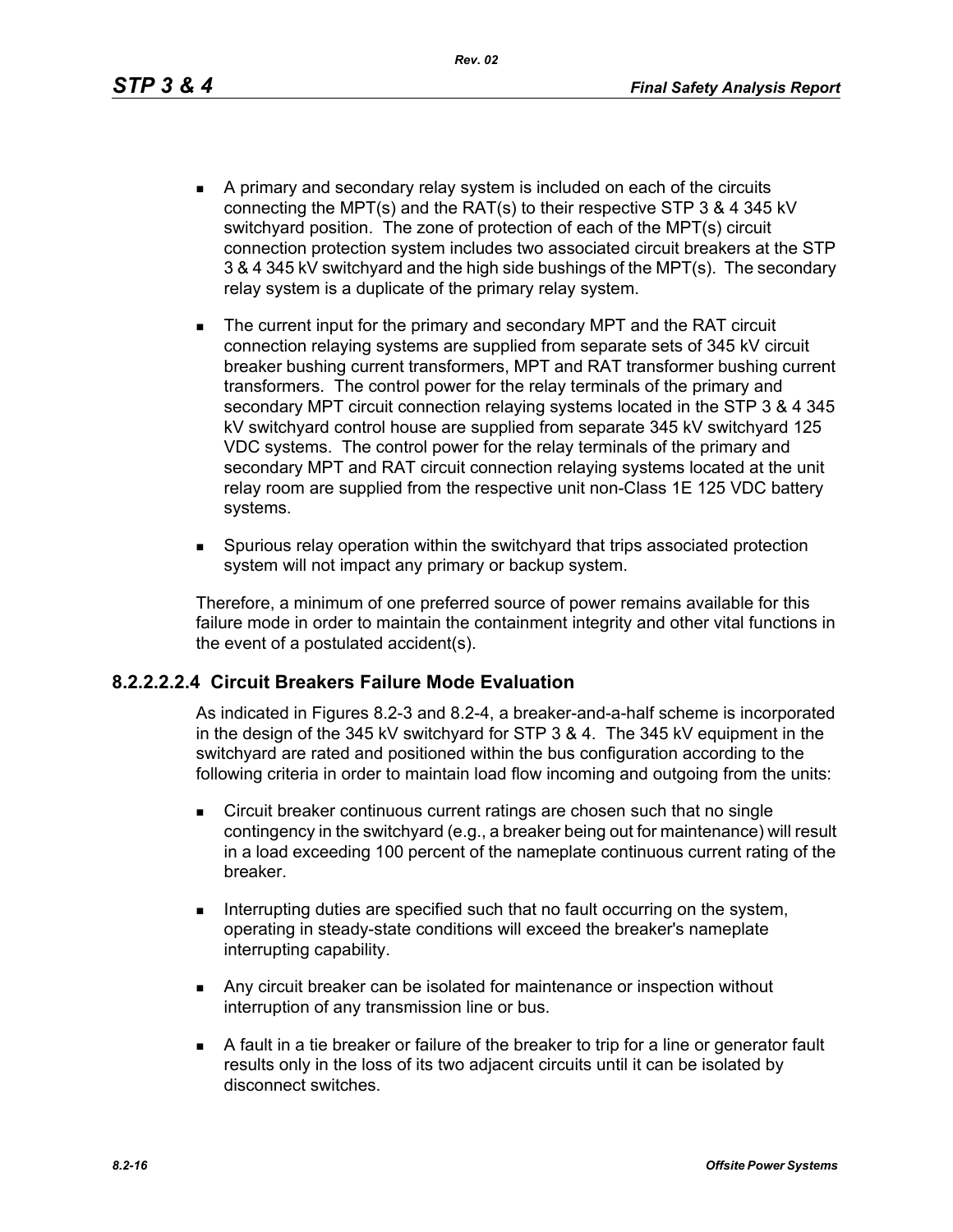A fault in a bus side breaker or failure of the breaker to trip for a line or generator fault results only in the loss of the adjacent circuits and the adjacent bus until it can be isolated by disconnect switches.

In addition to the above described STP 3 & 4 345 kV switchyard relaying systems, each of the 345 kV circuit breakers has a primary protection rely and a backup protection relay. The primary relay is a different type or manufacture from the backup relay. This will preclude common mode failure issues with the protection relays.

The primary and secondary relaying systems of the STP 3 & 4 345 kV switchyard are connected to separate trip circuits in each 345 kV circuit breaker. The control power provided for the 345 kV switchyard primary and secondary relaying protection and breaker control circuits consists of two independent 125 VDC systems.

### **8.2.2.2.2.5 Disconnect Switch(s) Failure Mode Evaluation**

All 345 kV disconnect switches have a momentary rating higher than the available short circuit level. The disconnect switches are implemented into the switchyard configuration to isolate main power circuits that have failed or are out for maintenance. A failure of the disconnect switch results only in the loss of its two adjacent circuits.

Therefore, a minimum of one preferred source of power remains available for this failure mode in order to maintain the containment integrity and other vital functions in the event of a postulated accident(s).

## **8.2.2.2.2.6 Main Power Transformers (MPTs) Failure Mode Evaluation**

A primary and secondary relay system precludes any failure interruption of power to the plant as a result of a lost or damaged MPT(s).

Failure of any MPT will require a transfer of power to the standby RATs. Each RAT has a rating equal or greater to that of a UAT and the capability to supply all Engineered Safety Feature buses in a unit.

## **8.2.2.2.2.7 Reserve Auxiliary Transformers (RATs) Failure Mode Evaluation**

The RAT(s) serve as a standby transformer to the UAT(s) associated with the respective unit and an alternate path to offsite power. Each RAT has the capacity to supply all Engineered Safety Feature (ESF) buses in a unit.

Failure of any transformer will result in a manual transfer of the sources of power for the 13.8kV plant generation buses, plant investment protection buses and ESF buses and will be initiated by the operator from the control room.

# **8.2.2.2.3 Conclusion**

The finding of the FMEA is that there are no single failures which can prevent the "Offsite Power System" from performing its function to maintain the anticipated operational containment integrity and other vital functions in the event of a postulated accident(s).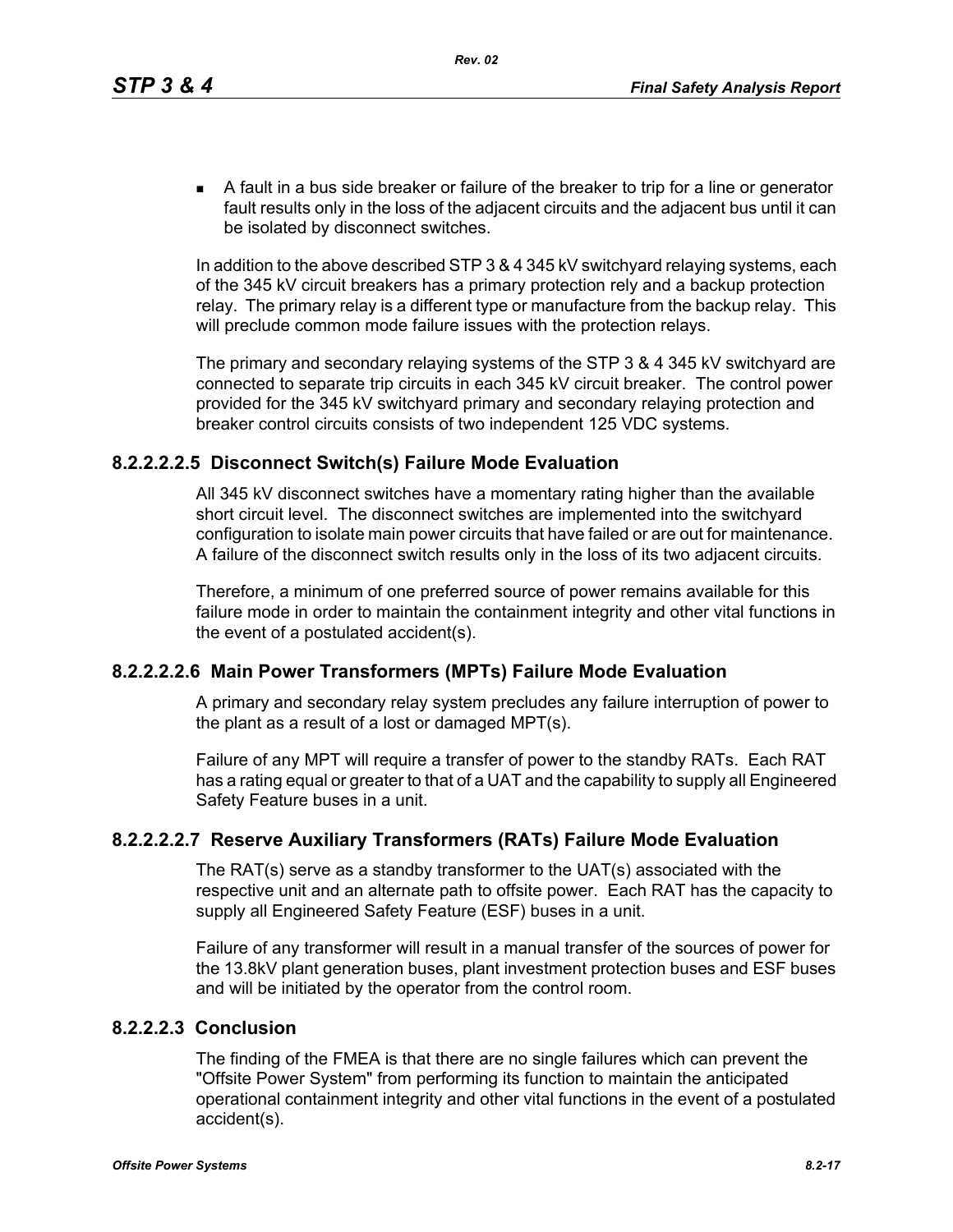## **8.2.2.3 Grid Analysis**

This subsection provides an analysis in accordance with RG 1.206.

An interconnection study (Reference 8.2-3) was performed by the transmission companies for steady state short circuit and stability analysis. These steady state analyses are performed for single and double circuit contingency on the 345 kV transmission system surrounding STP. The details as stated in Subsection 8.2.1.2.1 describing the offsite power system are met in accordance with North American Electric Reliability Corporation, ERCOT, TCC, and CenterPoint Energy planning criteria. These studies further demonstrate that the loss of any double-circuit 345 kV transmission line, the loss of any two 345 kV transmission circuits, or the loss of all circuits on any single independent right-of-way do not endanger the supply of offsite power required for starting, operation, and safe shutdown of STP 3 & 4.

A short circuit analysis has been performed as part of the interconnection study. The calculated maximum short circuit level at the STP 3 & 4 switchyard is less than the equipment short circuit criteria rating.

Stability studies were undertaken to evaluate the dynamic stability performance of both the proposed expansion and the existing STP power plants during transmission disturbances. Three phase fault initiated tripping events involving existing STP 1 & 2 switchyard, STP 3 & 4 switchyard and the Hillje 345 kV switchyard transmission outlets were simulated. These cases included all the possible double circuit tower outage combinations, as well as selected pairs of independent line outages. All 345 kV transmission lines cleared the faults within 4 cycle duration. The simulation results indicate stable operation of the existing STP 1 & 2 and STP 3 & 4 for all second level transmission line contingency conditions. The stability of the grid is fully maintained when considering the loss of the largest generation source, STP 3 & 4, based on the interconnection study (Reference 8.2-3).

Based on this interconnection study (Reference 8.2-3), the preferred sources of power are maintained across the associated power grid and will remain available to maintain the anticipated operational containment integrity and other vital functions in the event of a postulated accident(s).

ERCOT uses a real time contingency analysis to determine the condition of the grid for a multitude of single contingencies. For STP 3 & 4, ERCOT will run single contingencies for loss of largest generation and critical transmission lines like the analysis performed for STP 1 & 2 via the requirements of ERCOT's Protocols, Operating Guides and Procedures (Reference 8.2-6). During periods of instability or when analyzed switchyard voltages are lower than the allowed limit, the transmission operator will notify STP 3 & 4.

## **8.2.2.3.1 Grid Availability**

ERCOT is composed of bulk power systems. The organization of ERCOT includes an engineering subcommittee which conducts joint studies by testing the adequacy of the bulk power system. The studies performed jointly by the members of the ERCOT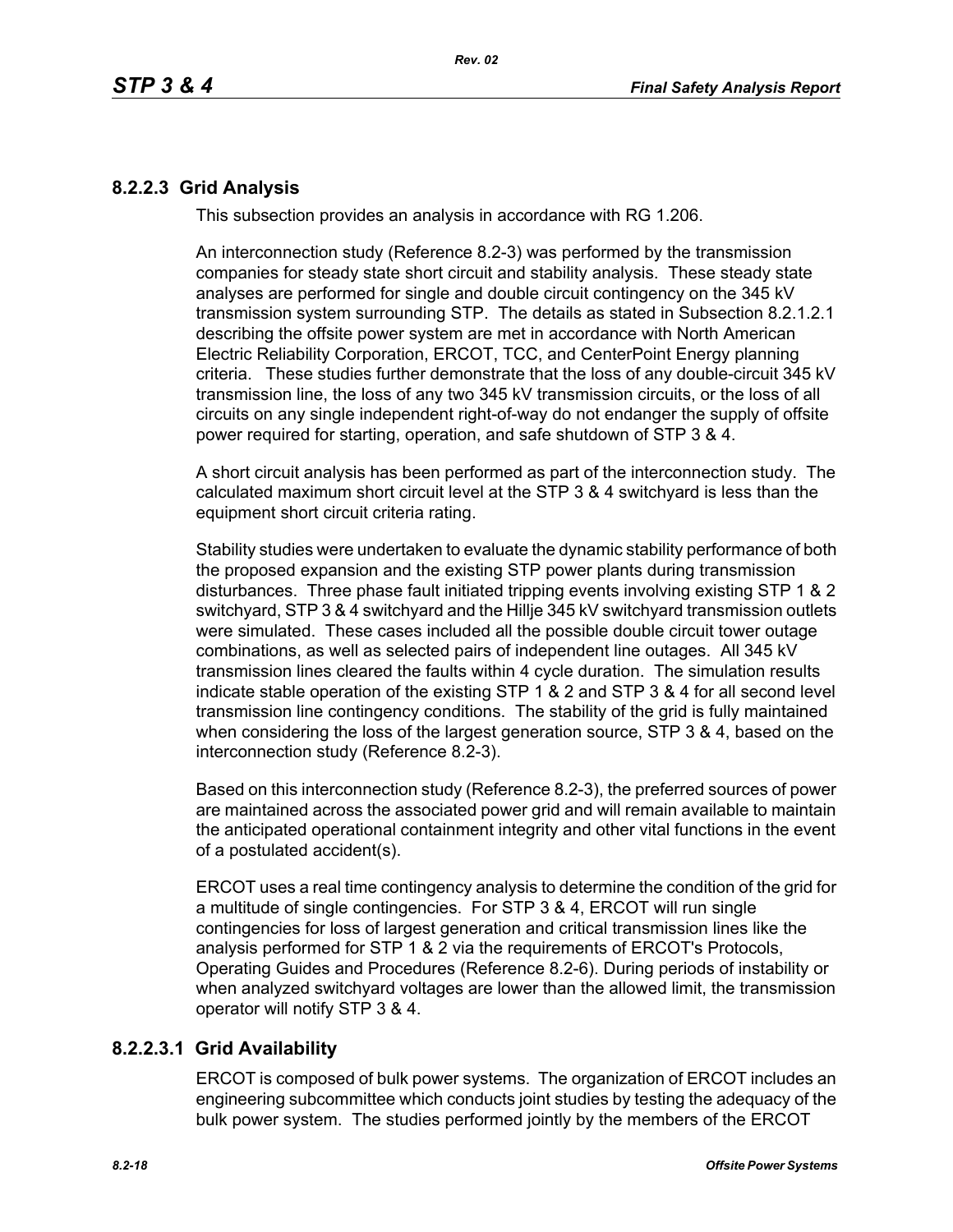Engineering Planning Subcommittee include steady-state load flow, transient stability, and loss-of-load probability (generation planning). The load flow and transient stability cases are designed to test the ERCOT bulk power planning criteria for reliability. Of primary importance in these ERCOT studies is the adequacy of the interconnection and bulk power system (primary 345 kV) to provide import capability to any system.

ERCOT relies on the TSPs to interconnect generation and loads to the ERCOT grid. For generators, an interconnection agreement is entered and provides rules and operating requirements. STP 3 & 4 interconnection agreement is expected to be similar to the STP 1 & 2 interconnection agreement. STP 1 & 2 agreement (Reference 8.2-5) requires the TSPs to support the needs of the nuclear plant for real time operation of the grid and for long term planning studies, including increased loading of the transmission system and new generation facilities.

The major load areas of the ERCOT system are interconnected by a 345 kV transmission network. The 345 kV voltage level is used for the bulk transmission system because it provides a high degree of reliability and has sufficient transport capability between the major load and generation areas.

The 345 kV transmission systems from STPEGS to the ERCOT grid are designed with sufficient BIL to endure expected lightning and switching surge voltage and expected insulator contamination. Design of transmission towers and circuit components conform to industry requirements. Studies and outage data in Table 8.2-3 demonstrate that offsite power for safe shutdown of the electrical system is highly reliable and no improvement in line outage rate is experienced.

### **8.2.3 Interface Requirements**

#### STP DEP Admin

*The standard design of the ABWR is based on certain assumptions concerning the design bases which shall be met by the COL applicant in designing the portion of the offsite power system in his scope, as defined in Subsection 8.2.1.1.* are met in the design of the STP 3 & 4 Offsite Power System. *Those design bases assumptions are listed here. which the COL applicant shall meet.*The following site-specific supplements address the interface requirements for this subsection. STP 3 & 4 Offsite Power System meets the design bases assumptions, as referenced below:

#### STP DEP 8.2-1

- (1) *The offsite system shall consists of a minimum of two independent offsite transmission circuits from the transmission network. Reference Subsection 8.2.1.2.1.*Reference subsection 8.2.1.2.
- (2) *Voltage variations of the offsite transmission network during steady state operation shall* do *not cause voltage variations at the loads of more than plus or minus 10% of the loads nominal ratings.* Reference Subsection 8.2.1.2.1.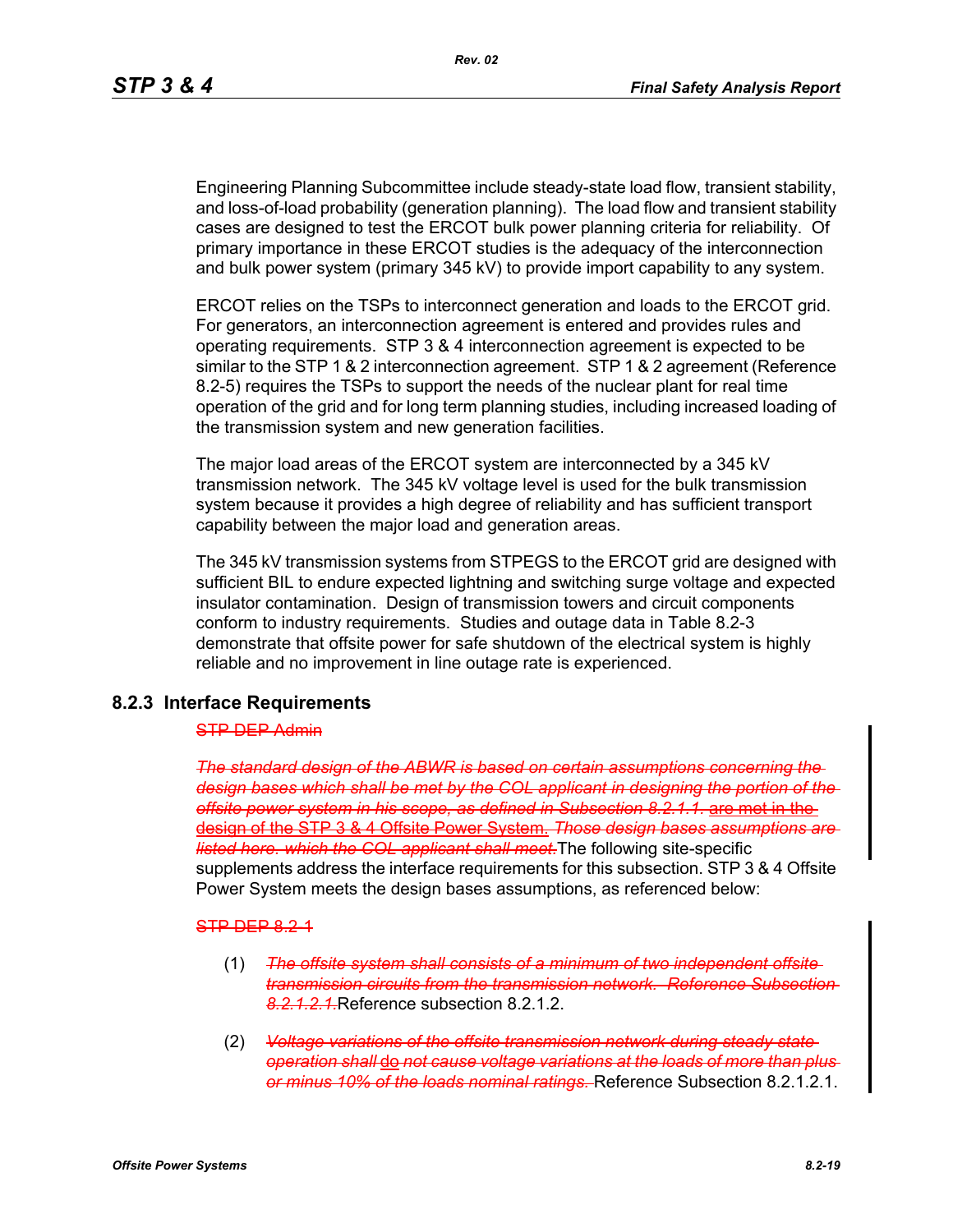- (3) *The normal steady state frequency of the offsite transmission network shall be* is *within plus or minus 2 hertz of 60 hertz during recoverable periods of system instability.* Reference Subsection 8.2.1.2.1.
- (4) *The offsite transmission circuits from the transmission network through and including the main step-up power and reserve auxiliary transformers shall be* are *sized to supply their load requirements, during all design operating modes, of their respective Class 1E divisions and non-Class 1E load groups.* Reference Subsections 8.2.1.2, 8.2.1.2.1, 8.2.1.2.2 and 8.2.1.2.3.
- (5) *The impedence of the main step-up power, unit auxiliary, and reserve auxiliary transformers shall be* is *compatible with the interrupting capability of the plant's circuit interrupting devices.* Reference Subsections 8.2.1.2.3.
- (6) *The independence of offsite transmission power, instrumentation, and control circuits shall be* is *compatible with the portion of the offsite transmission power, instrumentation, and control circuits within the ABWR Standard Plant scope.* Reference Subsections 8.2.1.2, 8.2.1.2.1, 8.2.1.2.2 and 8.2.2.2.2.3 and Figure 8.2-1.
- (7) *Instrumentation and control system loads shall be* are *compatible with the capacity and capability design requirements of DC systems within the ABWR Standard Plant scope.* Reference Subsections 8.2.1.2, 8.2.1.2.2 and 8.3.2.

## **8.2.4 COL License Information**

## **8.2.4.1 Periodic Testing of Offsite Equipment**

The following site-specific supplement addresses COL License Information Item 8.2.

Offsite power systems are designed to test periodically: (1) the operability and functional performance of the components of the offsite power systems, such as onsite power sources, relays, switches, circuit breakers, and buses, and (2) the operability of the systems as a whole and, under conditions as close to design as practical, the full operational sequence that brings the systems into operation, including operation of applicable portions of the protection system, and the transfer of power among the nuclear power unit, the offsite power system and the onsite power system. Procedures will be developed prior to fuel load to include periodic testing and/or verification of the following items 1-8. These will be established to be consistent with the requirements of GDC 18 and the plant operating procedure development plan which was providedto the NRC in ABWR Licensing Topical Report NEDO-33297, "Advanced Boiling Water Reactor (ABWR) Procedures Development Plan," dated January 2007.*in Section 13.5* (COM 8.2-1). The procedures will provide for the following:

(1) Verify normal offsite power circuit to be energized and connected to the appropriate Class 1E distribution system division and alternate offsite power circuit to be energized at least once every 12 hours.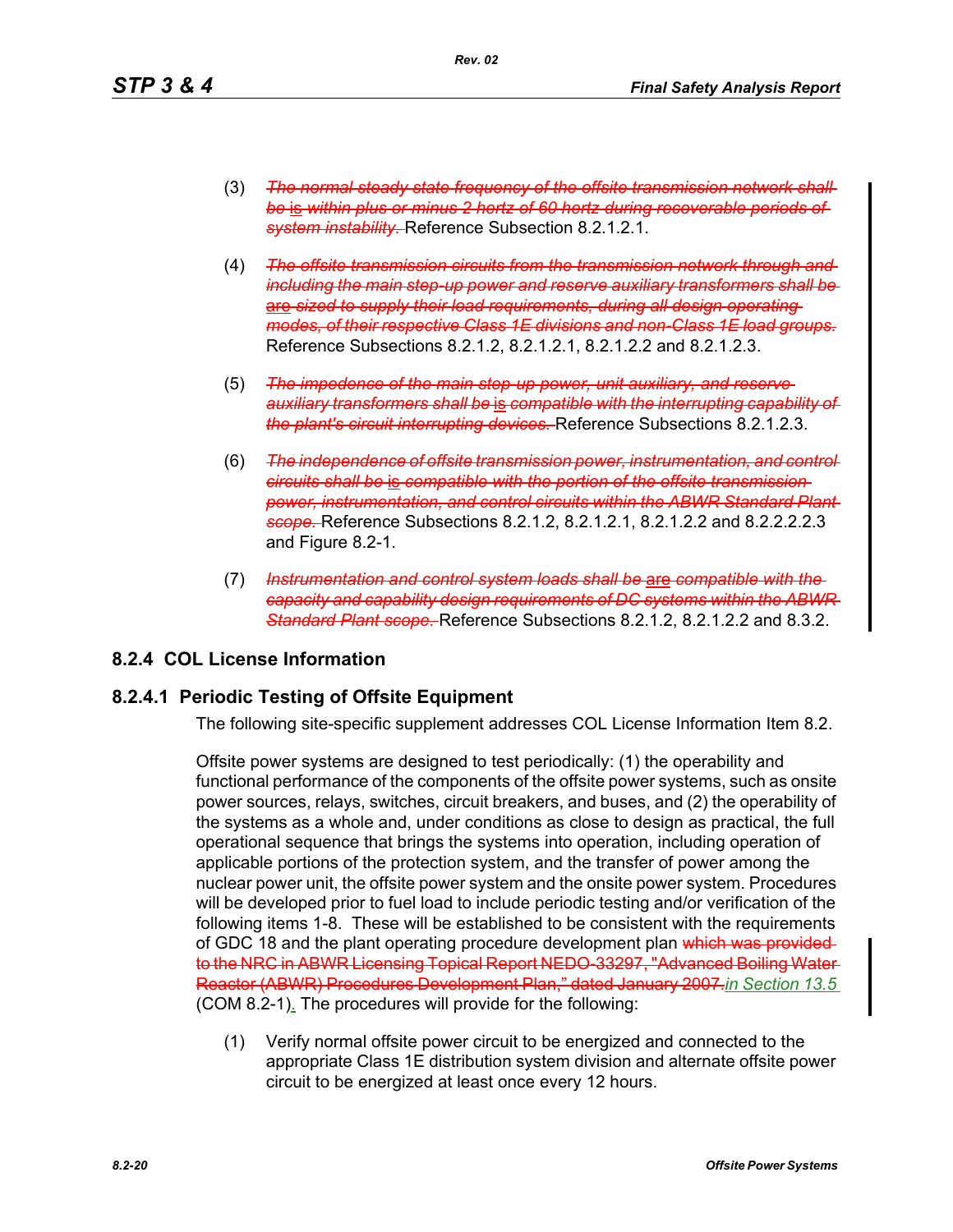- (2) Maintenance, calibration and functional test for instrumentation, control, and protection systems, equipment, and components associated with the normal and alternate offsite preferred circuits. Calibration of instrumentation and functional tests include tolerances for relays and meters such that minimum operable voltages for offsite power will not be exceeded, based on the design of the system. Functional test will be performed on transformers with load tap equipment including the controller. The test procedures include expected effects on the distribution system and equipment during the test.
- (3) The required Class 1E and non-Class 1E loads can be powered from their designated preferred power supply within the capacity and capability margins specified in Tier 2 for the offsite system circuits.
- (4) Functional testing of undervoltage schemes that detect the loss of the offsite preferred power supply.
- (5) Preferred power supplies switching
- (6) Surveillances for the batteries and chargers meet accepted industry standards for their design load profiles and recharge times.
- (7) Maintenance and functional test for the generator breaker.
- (8) Isolated and non-segregated phase bus ducts are inspected and maintained such that they are clear of debris, fluids, and other undesirable materials. Also, terminals and insulators are inspected, cleaned and tightened, as necessary.

The test and inspection intervals will be established and maintained according to the guidelines of IEEE-338, Section 6.5, as appropriate for non-Class 1E systems (i.e., Items (4) and (7) of Section 6.5.1 are not applicable).

### **8.2.4.2 Procedures when a Reserve or Unit Auxiliary Transformer is Out of Service**

This subsection of the ABWR DCD is replaced in its entirety with the following sitespecific supplement which addresses COL License Information Item 8.3.

Technical Specifications limit plant operation whenever one of the unit auxiliary or both of the reserve auxiliary transformers is inoperable.

## **8.2.4.3 Offsite Power Systems Design Bases**

The following site-specific supplement addresses COL License Information Item 8.4.

The interface requirements in Subsection 8.2.3 pertaining to offsite power systems have been adopted as design bases for STP 3 & 4.

## **8.2.4.4 Offsite Power Systems Scope Split**

The following site-specific supplement addresses COL License Information Item 8.5.

 $\blacksquare$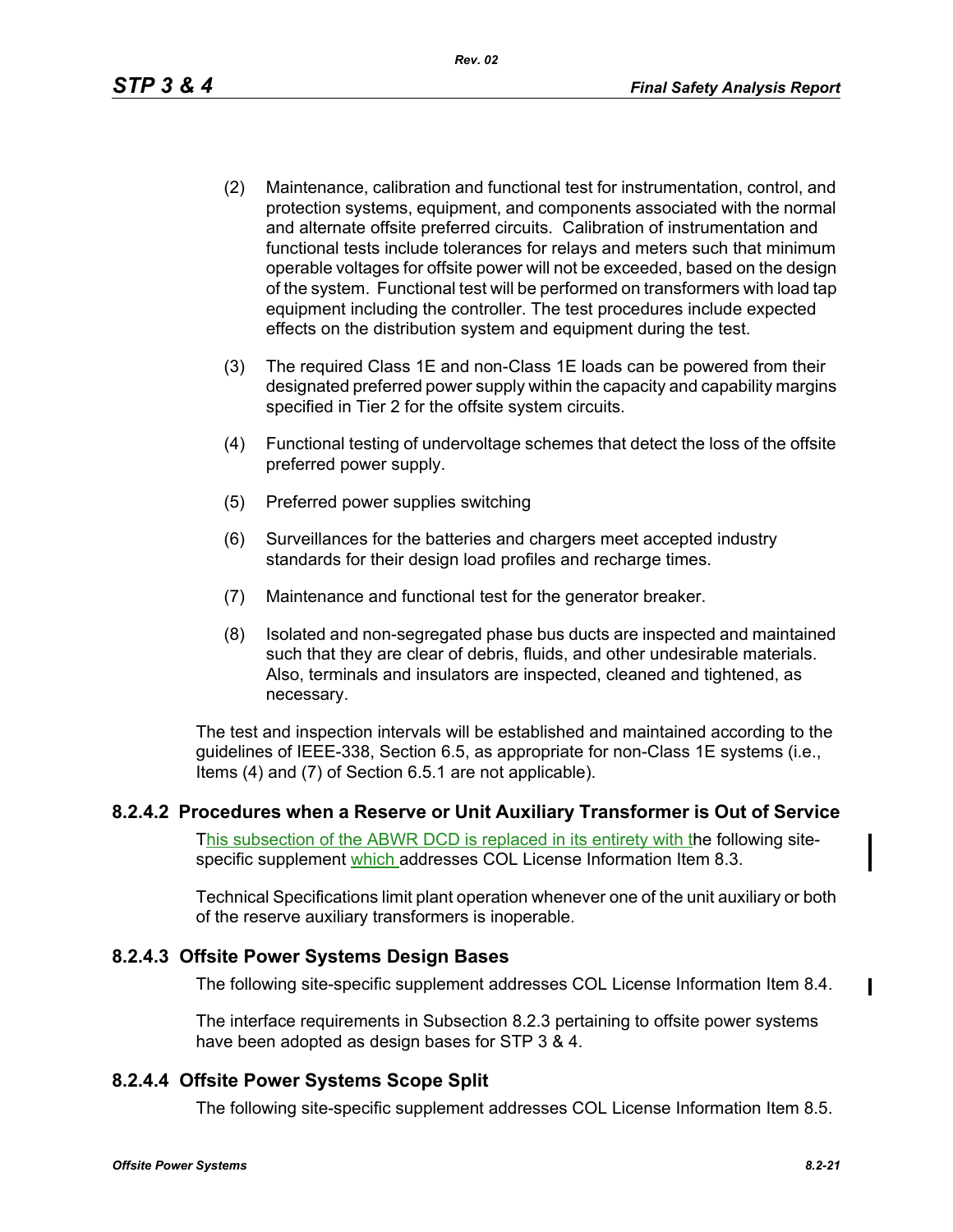The interface requirements in Subsection 8.2.3 pertaining to offsite power systems scope split have been adopted as design bases for STP 3 & 4.

# **8.2.4.5 Capacity of Auxiliary Transformers**

This subsection of the ABWR DCD is replaced in its entirety with the following sitespecific supplement which addresses COL License Information Item 8.6.

Procedure(s) that provide limits to assure that the FOAONAF ratings of the unit auxiliary or reserve auxiliary transformers are not exceeded under any operating mode will be developed before fuel load consistent with the plant operating procedure development plan which was provided to the NRC in ABWR Licensing Topical Report-NEDO-33297, "Advanced Boiling Water Reactor (ABWR) Procedures Development Plan," dated January, 2007. in Section 13.5. (COM 8.2-2)

## **8.2.5 Conceptual Design**

The conceptual design information in this section is replaced with the following sitespecific supplement.

For site-specific design of the STP 3 & 4 Offsite Power System refer to Subsections 8.2.1.2, 8.2.1.3, and 8.2.3.

### **8.2.6 References:**

The following site-specific supplement adds new references.

- 8.2-3 American Electric Power Service Corporation, Center Point Energy Houston Electric, LLC, CPS Energy, and Austin Energy, Interconnection Study for New Generation in Matagorda County, Interim report for Generation 15INR008, June, 2007.
- 8.2-4 Weatherbase. (2007). *Historical Weather for Houston, Texas.* Retrieved August 22, 2007 from http://www.weatherbase.com/weather/
- 8.2-5 South Texas Project Interconnection Agreement between Reliant Energy, Incorporated; Central Power and Lighting Company; City of San Antonio, Texas; City of Austin, Texas; and STP Nuclear Operating Company, Effective date August 15, 2002.
- 8.2-6 ERCOT Protocols, Operating Guides and Procedures online at: http://www.ercot.com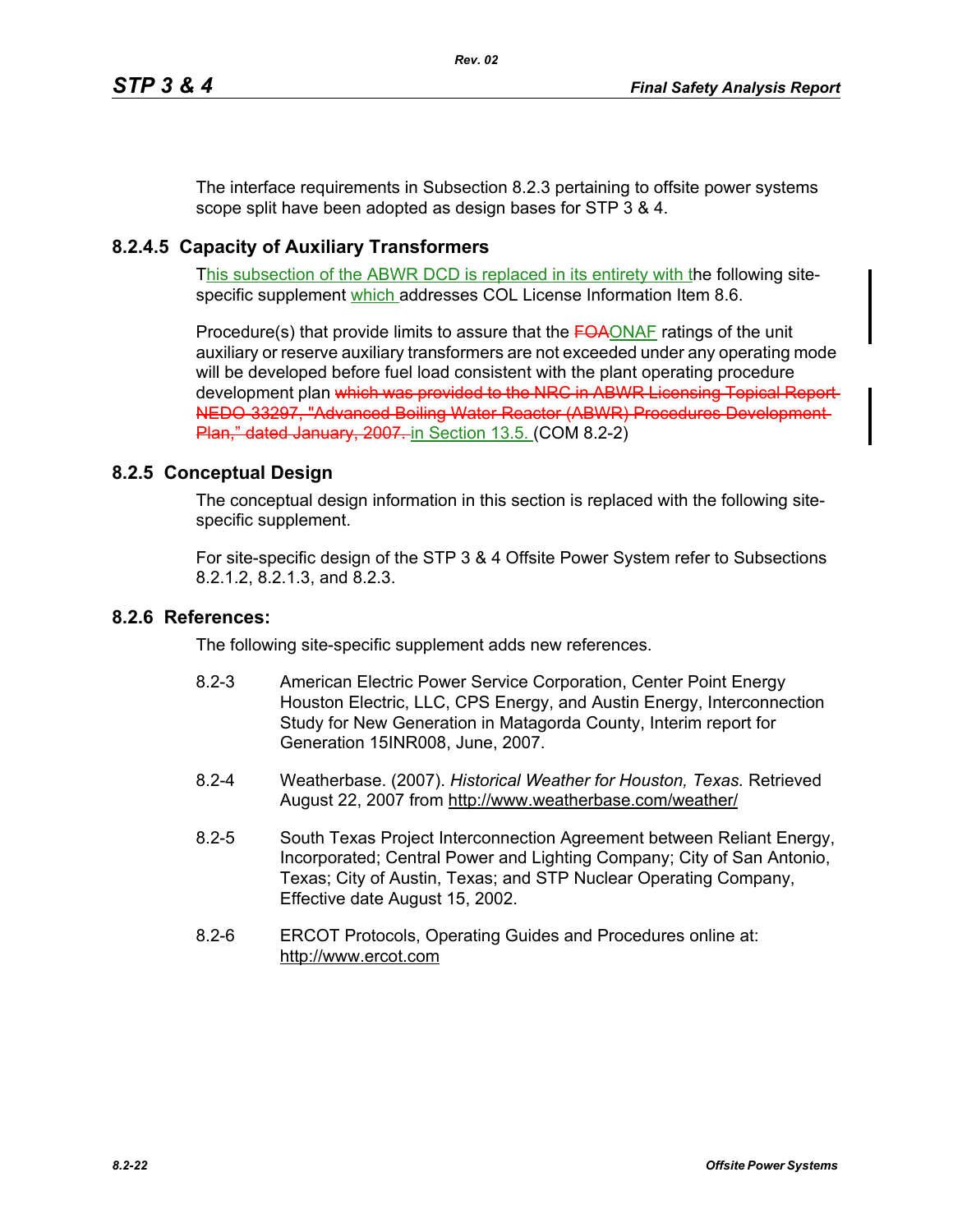$\blacksquare$  $\blacksquare$ 

| <b>Table 8.2-1 Additional Requirements IEEE-765</b> |                                                                                                                                                                            |  |  |
|-----------------------------------------------------|----------------------------------------------------------------------------------------------------------------------------------------------------------------------------|--|--|
| <b>IEEE-765 Reference</b>                           | <b>Requirement or Explanatory Note</b>                                                                                                                                     |  |  |
| <b>Multi-Unit Considerations</b>                    | <b>The ABWR is a single unit design, therefore The</b><br>STP 3 and 4 plant is a dual ABWR plant, but there<br>is no sharing of preferred power supplies between<br>units. |  |  |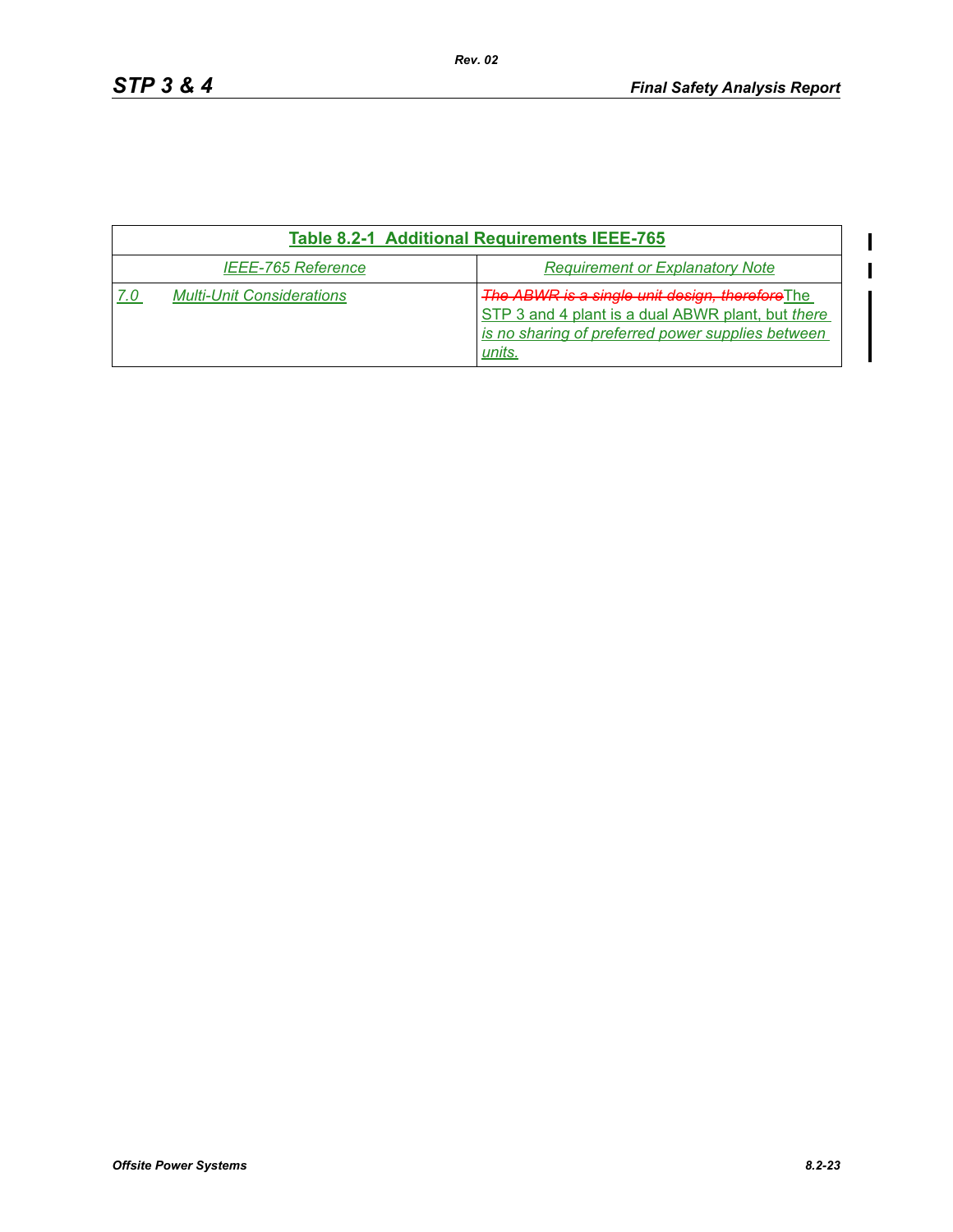| <b>Transmission Line</b> | Ownership         | <b>Nominal Operating</b><br>kV | <b>Right-of-Way</b> | Approximate<br>Line Length (mi) |
|--------------------------|-------------------|--------------------------------|---------------------|---------------------------------|
| Elm Creek 27             | <b>CPS</b> Energy | 345 kV                         | <b>NW</b>           | 155                             |
| Hillje 44                | <b>CNP</b>        | 345 kV                         | <b>NW</b>           | 20                              |
| White Point 39           | <b>AEP</b>        | 345 kV                         | <b>NW</b>           | 133                             |
| Velasco 27               | <b>CNP</b>        | 345 kV                         | E                   | 45                              |
| Blessing 44              | <b>AEP</b>        | 345 kV                         | W                   | 15                              |
| STP 1 & 2                | <b>AEP</b>        | 345 kV                         | E                   | 0.5                             |

### **Table 8.2-2 Tranmission Lines Providing Offsite Power To South Texas Project Electric Generating Station STP 3 & 4**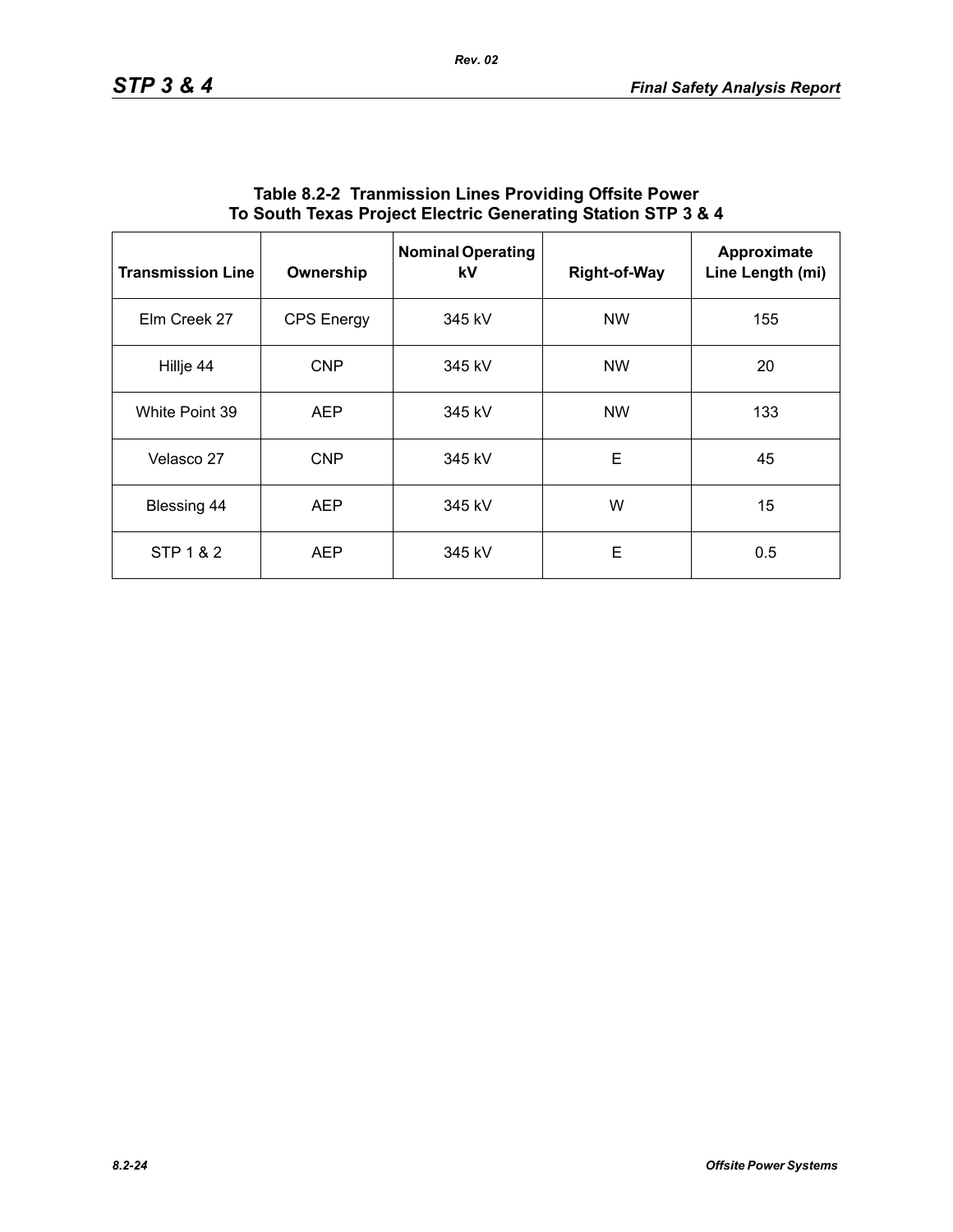|                | Table 8.2-3 Transmission Line Historical Data on Outages Due to Failures |  |
|----------------|--------------------------------------------------------------------------|--|
| STP Unit 1 & 2 |                                                                          |  |

| <b>Failure Description</b>               | No. of Incidents<br>$(1980 - 2006)$ |
|------------------------------------------|-------------------------------------|
| Airplane/Foreign Object into Circuit     | $\overline{7}$                      |
| <b>Breaker Failure</b>                   | 9                                   |
| <b>Broken Insulator</b>                  | 15                                  |
| <b>Broken Conductor</b>                  | 5                                   |
| Electrocution (Bird/Human)               | $\overline{2}$                      |
| <b>Insulator Flashover Contamination</b> | 55                                  |
| Lightning                                | 69                                  |
| <b>Personnel Error</b>                   | 16                                  |
| Relay Mis-operation                      | 20                                  |
| Trees / Vines into Circuits              | 14                                  |
| Unknown                                  | 166                                 |
| <b>Weather Related</b>                   | 147                                 |